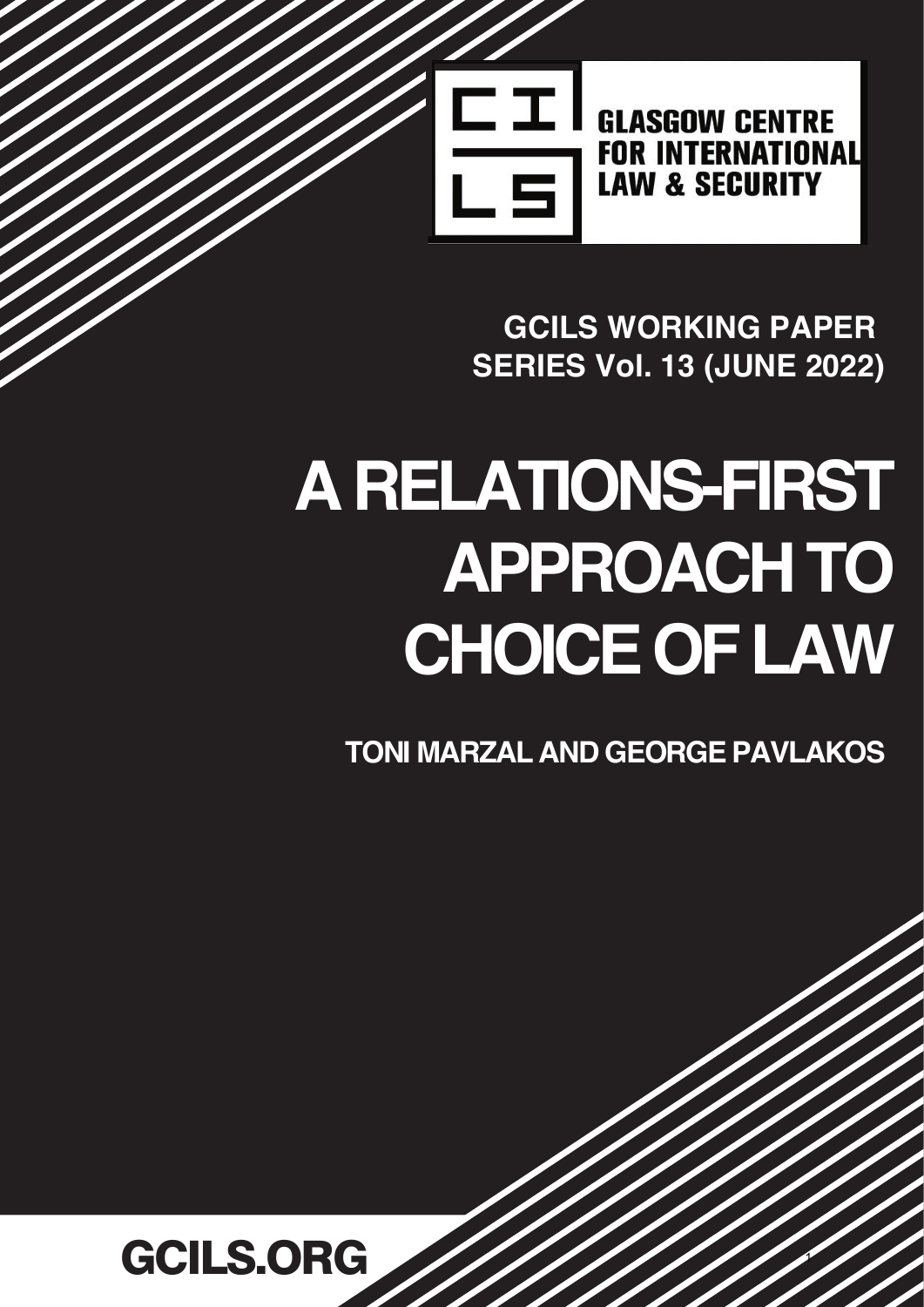# A Relations-First Approach to Choice of Law\*

## Toni Marzal\*\* & George Pavlakos\*\*\*

[forthcoming book chapter in: Philosophical Foundations of Private International Law, Oxford University Press]

## I. Introduction

The question of applicable law remains central in the doctrine and practice of private international law (PIL), raising a host of disagreements around the criteria that govern its determination. Paradoxically, this question is commonly approached through a positivist lens, whilst at the same time being guided by a commitment to individual autonomy. In this paper we propose, against mainstream practice, to frame the issue of applicable law as involving a series of questions about relational morality, which ought to be answered independently of any established legal order, and from a concern for the common good.

We will proceed in four parts. First, we will first demonstrate that a purely positivist understanding fails to properly account for today's practice. This is due to the propensity of positivism as a whole to exclude normative considerations as irrelevant to the determination of legal facts, i.e. facts about what the law requires,<sup>1</sup> which leads it to resort to such considerations under the cover of hopelessly circular reasoning. That failure is particularly manifest in the context of PIL, despite traditional attempts at analyzing it through a positivist lens, and it is for this reason that we will argue that PIL can serve as a particularly illuminating test case, a 'litmus test' if you will, for the weaknesses of positivism in general (Part II).

\*\*\* Professor of Law and Philosophy at the University of Glasgow: georgios.Pavlakos@glasgow.ac.uk.

<sup>\*</sup> We wish to thank the participants in the workshop that led to the present volume for their insightful comments, and especially to Alejandro Menicocci in his role as discussant. We are also grateful to the volume's editors, in particular Roxana Banu for her extremely attentive reading and valuable suggestions. The paper has further benefited from helpful feedback at the Faculty of Law, University of Antwerp, where an earlier version was presented as a Faculty Lecture. Finally, our thanks go to colleagues who generously provided written feedback on earlier drafts, including Muriel Fabre-Magnan, Horatia Muir Watt and Alexander Somek.

<sup>\*\*</sup> Senior Lecturer at the University of Glasgow: antonio.marzal@glasgow.ac.uk.

<sup>&</sup>lt;sup>1</sup> Here we follow standard vocabulary according to which legal facts are true propositions about what the law requires (in terms of obligations, prohibitions, and permissions). For example, 'it is the law in Greece that the police cannot enter university grounds unless a special permission has been granted by the Senate'; or 'According to UK law, killing is forbidden'. Accordingly, for the purposes of the present discussion, we adopt the following working definition of a legal fact: 'for every proposition p, system s, if p is law (valid) in s, we can state truly that it is a fact that p is law in s, and call this a "legal fact"'. The formulation goes back to work developed in Samuele Chilovi and George Pavlakos, 'Lawdetermination as grounding: A common grounding framework for jurisprudence' (2019) 25.1 LT 71, 71-74. See also the related definition by Mark Greenberg, 'How Facts Make Law' (2004) 10 LT 157, 162 & 167.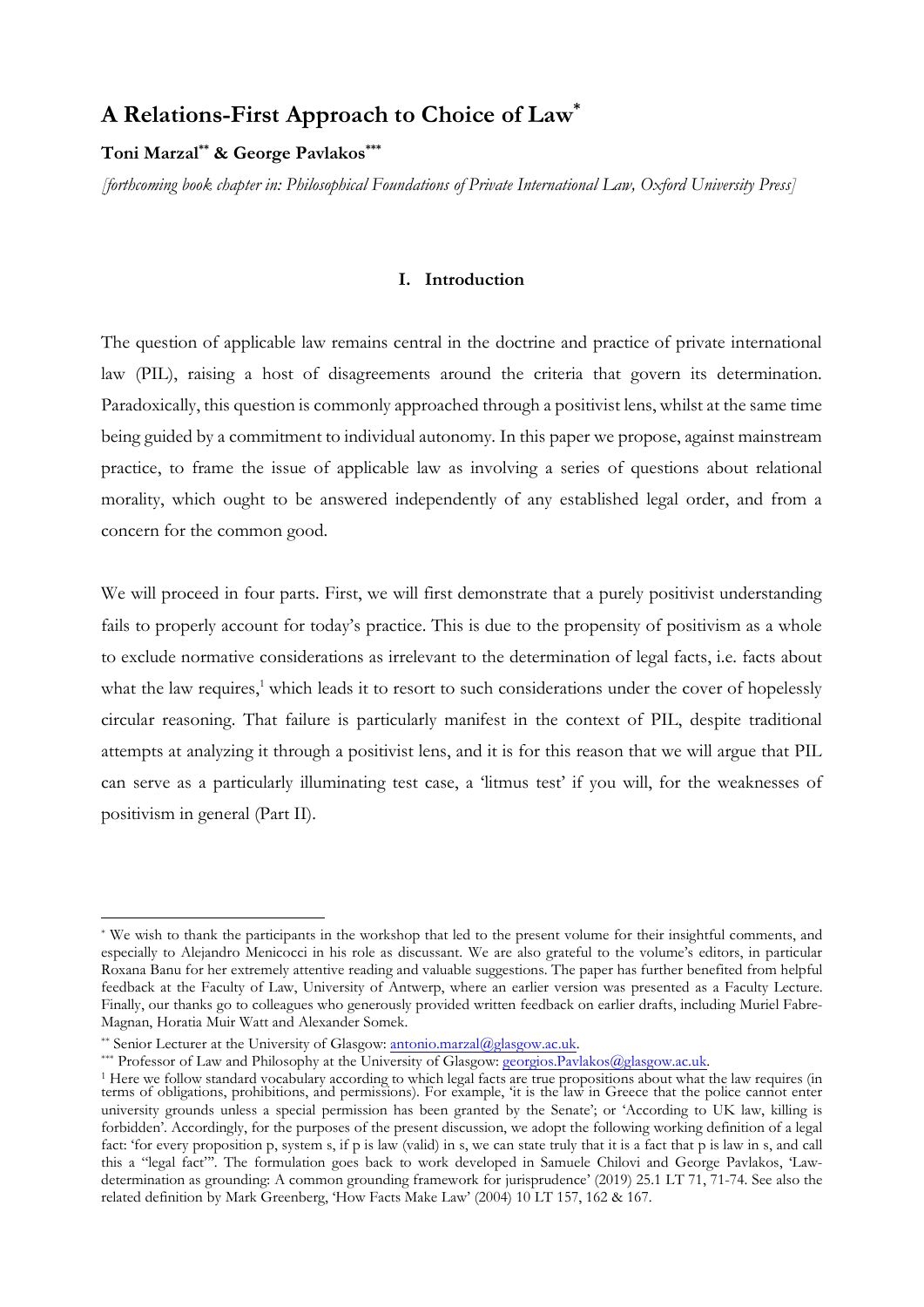Having shown that positivist approaches inevitably 'run out', and thus legal practice must reach out, somewhat covertly, for some pre-institutional normative requirements, we will then examine how dominant practice within current PIL accomplishes this operation. Indeed, in order to mitigate for its own circularity, the mainstream approach smuggles into legal reasoning a pre-institutional notion of individual autonomy, which implicitly guides the determination of applicable law.<sup>2</sup> This paints a standard picture of pre-institutional relations among parties which divorces individual autonomy from any enquiry as to any considerations of relational morality, as well as from ideals of the common good that usually reside in the public structure of institutionalised legal orders. Thus, the legality of cross-border relations is decomposed into two different dimensions – the private one, which is preinstitutional and thus explanatorily more fundamental to the intervention of the applicable legal system, and the dimension of publicity, which relies on the latter for its enforcement (Part III).

Against this mainstream position, and aligning ourselves with recent attempts at developing a relational approach to PIL that reclaims Savigny's intellectual legacy (against the misguided tendency to present mainstream practice as profoundly Savignian)<sup>3</sup>, in this chapter we emphasise the independent value of addressing the question of legal relations in pre-institutional terms and propose a fresh way of understanding the legality of such relations among private parties, without begging the question in favour of the mainstream positivist accounts. Thus, we will suggest that parties to PIL disputes can be embedded in fully-fledged legal relations which obtain antecedently to the determination of applicable law. In fact, and on the basis of a revised reading of Kantian right, we will be defending the stronger claim that, when it obtains, it is this pre-institutional legality that guides the determination of the applicable law. But in opposition to others who also try to challenge the current practice of PIL but who do so on the basis of a commitment to individual autonomy, we maintain that pre-institutional legal relations are sources of public or omnilateral requirements as opposed to private (or even bilateral) ones (Part IV).

Finally, while our account is rooted in foundational issues, its purpose is ultimately practical, i.e. to contribute answers to 'downstream' questions on the choice of law. Obviously, we are not aiming to provide a full range of solutions to such questions, but only to offer an indication of how our 'relations-first' approach can push in that direction. It is also our hope to offer a reconstruction of certain directions in current practice. To illustrate this, we will consider the topical question of

<sup>2</sup> A good example of this strategy is found in Sagi Peari, 'The Normative Structure of the Choice of Law' (chapter in this volume). In a nutshell, it takes state law as its departing point and proceeds – in the light of the limitations of positivist legal reasoning we diagnose in Pt II – to avail itself of the remedy of pre-institutional natural rights of individuals.

<sup>3</sup> Roxana Banu, 'A Relational Feminist Approach to Conflict of Laws' (2017) 24 Michigan J Gender & L 1.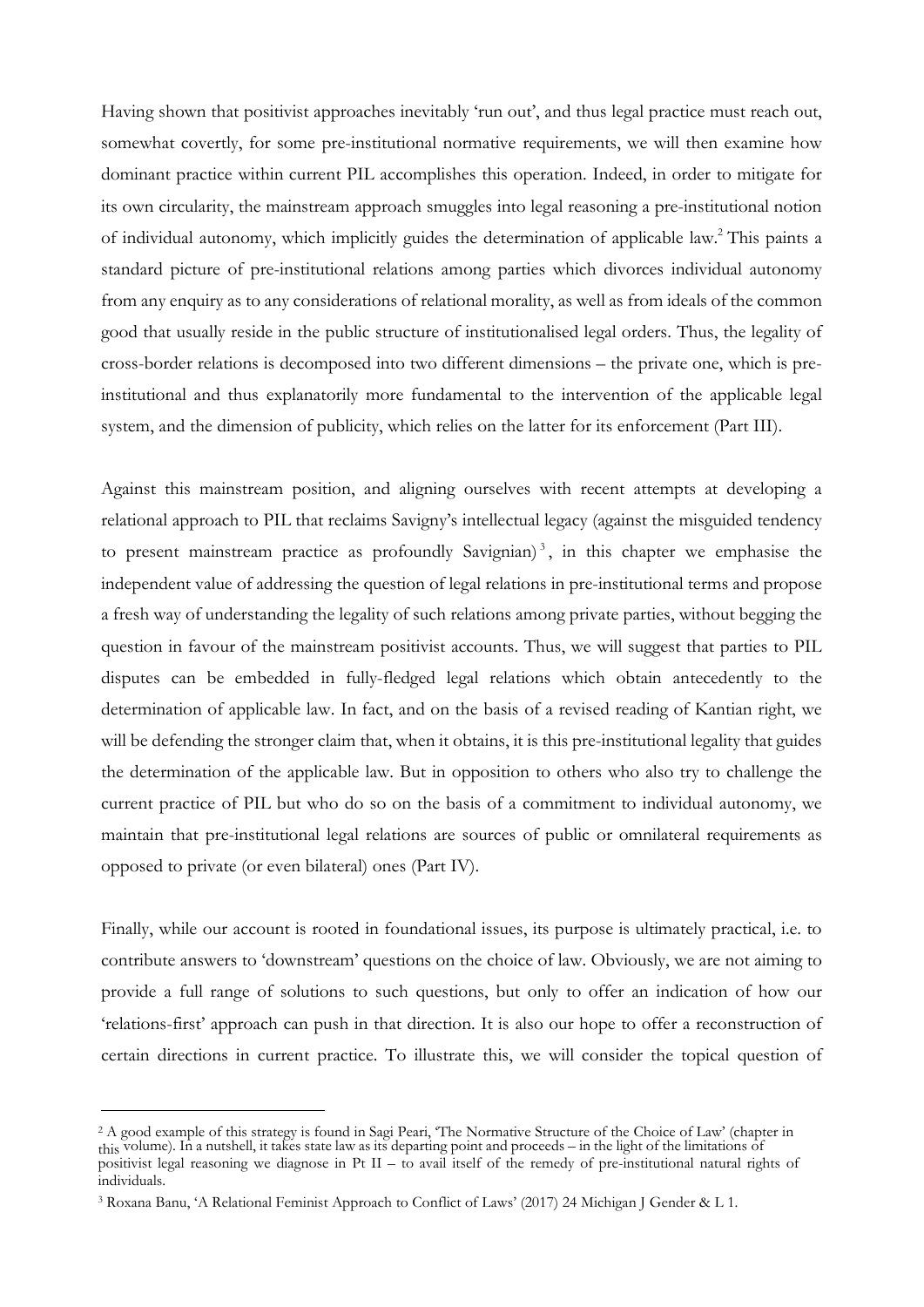applicable law to claims against parent/buyer companies for the harm caused by their subsidiaries/providers overseas (Part V).

### II. Choice of Law and the Limits of Positivism

We suggest that due to a theoretical shortcoming, positivist legal reasoning fails to apprehend legal relations when those are not already governed by established institutional rules. While in municipal legal systems the failure of positivism remains largely invisible, in PIL the need for judges to appeal to pre-institutional normative standards to characterise legal relations and determine the applicable law is considerably more manifest.<sup>4</sup> Far from claiming that the practice of PIL delivers a knock-down argument against positivism, we use it as a test case to reaffirm the theoretical case against the latter and show that judges need to appeal to pre-institutional standards in order to determine the legality of relations between parties.<sup>5</sup>

From a typically positivist perspective,<sup>6</sup> the judge, when faced with a new case, will look to attribute legal significance to some fact, event, or relation by subsuming it under a legal fact, i.e. a fact about what the law requires<sup>7</sup>. At the same time, legal facts are understood by positivism as being about the content of some institutional rule whose validity is grounded exclusively in social sources. Thus, the legal characterisation of the elements of a case ultimately requires that judges ascertain the obtaining of the relevant institutional rule by reference to its sources.

On this understanding, positivism is a view about the determinants of legal facts.<sup>8</sup> Most lawyers would agree that legal facts are not fundamental parts of the (social) environment, but instead are composed

<sup>4</sup> In this section we only explore the effects of the failure of positivism, with a focus on the context of PIL. A more detailed discussion of the pre-institutional standards, appeal to which the failure of positivism necessitates, are discussed in the next section.

<sup>&</sup>lt;sup>5</sup> Ultimately the argument generalises to every instance of legal reasoning; the focus of this paper, however, will only be PIL.

<sup>&</sup>lt;sup>6</sup> We are here adopting the version of positivism that was developed by H.L.A. Hart in his The Concept of Law (OUP 1961). For other variants of positivisms appropriate adjustments would need to be made.

<sup>7</sup> For a working definition of 'legal fact', as we use it in the chapter, see (n 1) above.

<sup>&</sup>lt;sup>8</sup> The reconstruction of positivism and non-positivism in terms of the metaphysical determinants of legal facts is owed to the seminal paper 'How Facts Make Law' by Mark Greenberg (n 1); since its inauguration the view has found widespread acceptance and has generated a burgeoning literature: see Emad Atiq, 'There Are No Easy Counterexamples to Legal Anti-Positivism' (2020) 17.1 J Ethics Soc Philos 1; Chilovi and Pavlakos, 'Law-determination as grounding', (n 1); Andrei Marmor, 'What's left of general jurisprudence? On law's ontology and content' (2019) 10.2 Jurisprudence 151; Andrei Marmor and Alexander Sarch, 'The Nature of Law' in Edward N Zalta (ed), Stanford Encylopedia of Philosophy (Fall 2019) URL = <https://plato.stanford.edu/archives/fall2019/entries/lawphil-nature>; David Plunkett, 'A Positvist Route for Explaining How Facts Make Law'. (2012) 18 LT 139; David Plunkett and Scott Shapiro, 'Law, Morality, and Everything Else: General Jurisprudence as a Branch on Metanormative Inquiry' (2017) 128.1 Ethics 37; Gideon Rosen, 'Metaphysical Dependence: Grounding and Reduction' in Bob Hale and Aviv Hoffman (eds), Modality: Metaphysics, Logic, and Epistemology (OUP 2010); Scott Shapiro, Legality (HUP 2011); Nicos Stavropoulos, 'Legal Interpretivism' in Edward N Zalta (ed), Stanford Encylopedia of Philosophy (Summer 2014)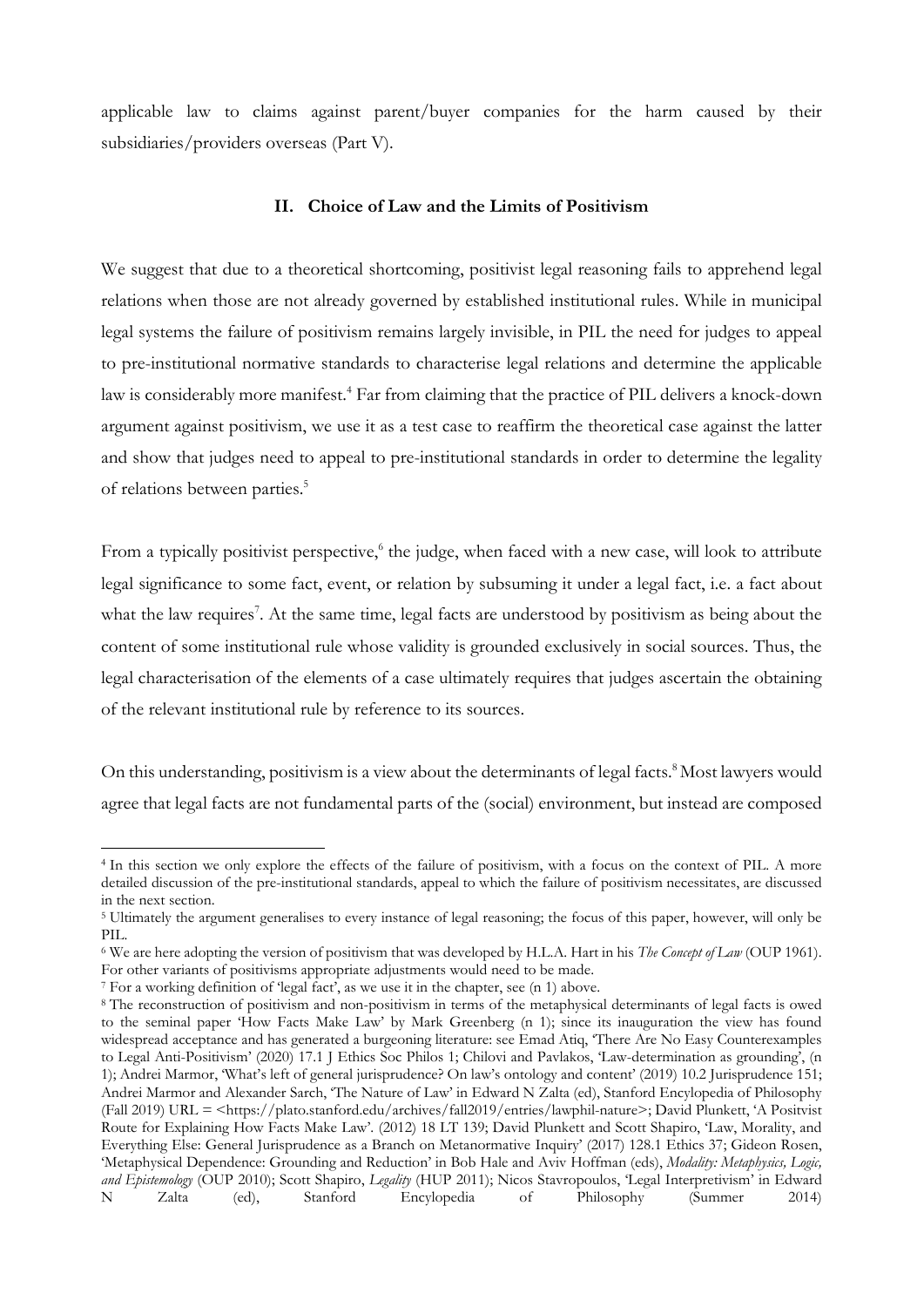by more elementary (social) facts.<sup>9</sup> Yet, there is widespread disagreement over the constituents of legal facts, e.g. whether those include social facts only or, in addition to those, some normative facts also. Positivist lawyers submit that legal facts are determined, at the most fundamental level, exclusively by social facts, even though a legal system might incorporate other normative (e.g. moral) considerations, on the condition that the standards of incorporation are laid down in a rule of recognition whose existence can be traced back to sources that are exclusively social.<sup>10</sup>

A key worry about the positivist picture is that it brackets out an important question: why exclude normative, pre-institutional considerations from the most fundamental level of the determination of legal facts?<sup>11</sup> Doing so might have the detrimental effect of begging the question in favour of social sources and, consequently, positivism. Indeed, positivist methodology requires that the characterisation by the judge of a relation as generative of legal effects, relies on the application of standards that are ultimately determined by the test of recognition of her own system. During this process any pre-institutional normative standards, which cannot be determined according to the ultimate standards of legality set out in the lex fori, cannot bear on the characterisation of the relation between the parties. Once the characterisation has taken place, pre-institutional standards can be involved only to the extent to which the domestic system recognises them on its own terms, to wit incorporates them by law.<sup>12</sup> As such the positivist method imposes a constraint on the legal characterisation of relations between parties, i.e. that their legality be determined on grounds determined *lege fori*. It is precisely this constraint that raises the powerful objection that positivist reasoning is ultimately circular because it is question-begging.<sup>13</sup>

Contemporary critics of positivism do not thus focus on the classical problem posed by a clash between positive law and natural, as epitomised in the Antigone story, to argue that the former is ultimately subject to an additional test of validity contained in higher morality. Instead, they appeal

 $URL = <\frac{https://plate.stanford.edu/archives/sum2014/entries/law-interpretivist/>}$ ; Nicos Stavropoulos, 'The Debate That Never Was' (2017) 130 HLR 2082.

<sup>&</sup>lt;sup>9</sup> This is common ground among positivist and non-positivist authors: see instead of others Shapiro, Legality (n 8); Greenberg, 'How Facts Make Law' (n 1).

<sup>&</sup>lt;sup>10</sup> For a detailed discussion of this position, which has come to be known as inclusive legal positivism, see Kenneth Eimar Himma, 'Inclusive Legal Positivism' in Jules L Colemann, Kenneth Einar Himma and Scott Shapiro (eds), Oxford Handbook of Jurisprudence and Philosophy of Law (OUP 2004).

<sup>&</sup>lt;sup>11</sup>Greenberg warns that relying on explanations that exclude pre-institutional evaluative facts would be question-begging in Greenberg, 'How Facts Make Law' (n 1) 159.

<sup>&</sup>lt;sup>12</sup> The maneuver of incorporating external standards on the basis of a systemic pedigree test can be justly regarded as the distinctive contribution of inclusive positivism; see instead of others, Himma, 'Inclusive Legal Positivism' (n 10); for a forceful criticism, see Joseph Raz, 'Incorporation by Law' (2004) 10 LT 1.

<sup>&</sup>lt;sup>13</sup> Elsewhere one of us has argued that the circularity can be represented as an instance of placing the site, of the judge's own institutional forum, before the *normative scope* of the relation between the parties is an instance of circular reasoning about the applicable law. See George Pavlakos, 'Redrawing the Legal Relation' in Jorge L Fabra-Zamora (ed), Jurisprudence in a Globalised World (Edward Elgar 2020).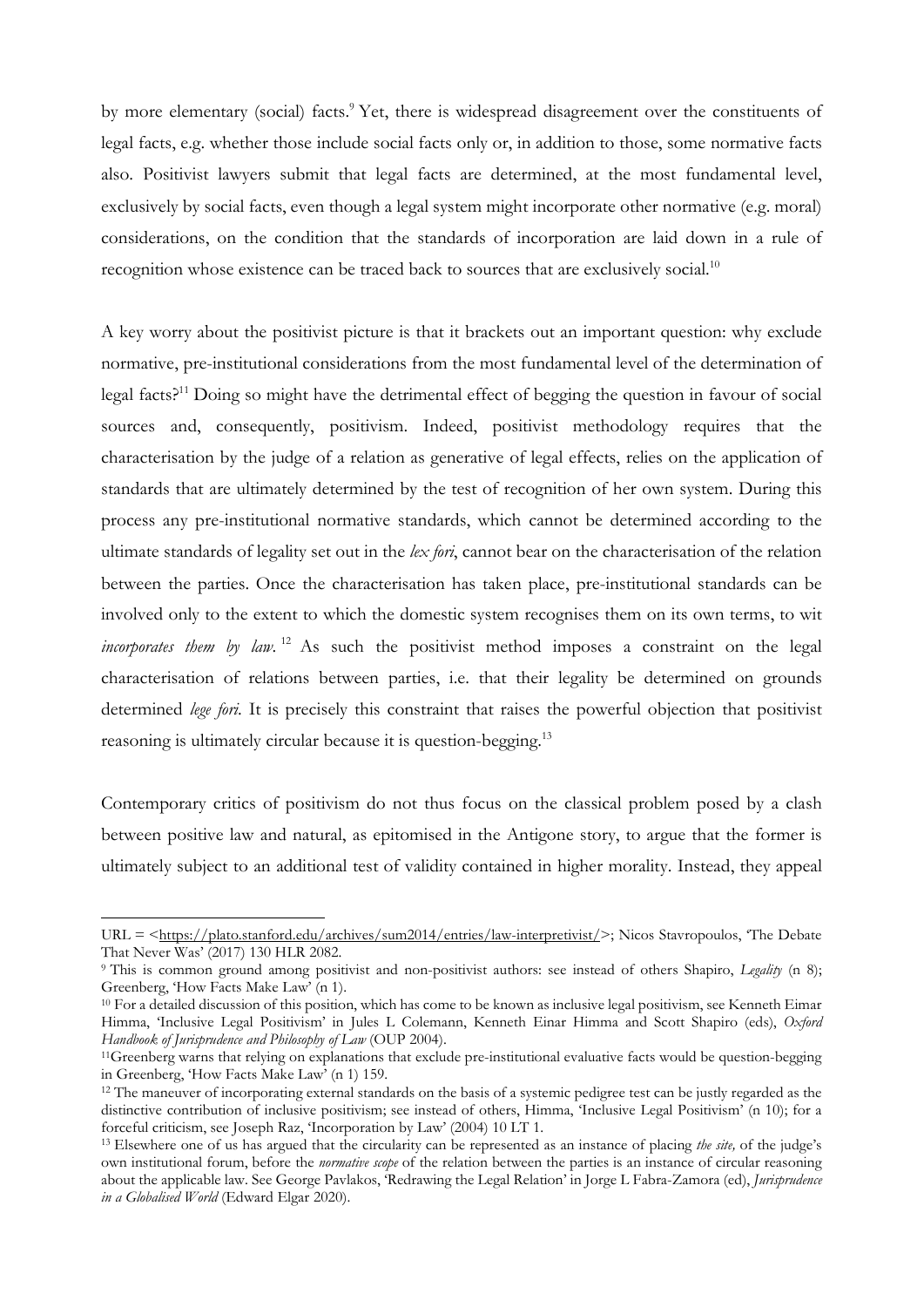to a gap between social sources and legal facts in order to explain the question-begging character of positivism.<sup>14</sup> The charge they level at positivism is that it cannot bridge the gap between social sources and the content of the law, in order to explain how the latter obtains. The thrust of these strategies is an argument that social practices cannot determine their own relevance to the content of the law unless further elements are added. As the argument goes, there are multiple (epistemically) possible mappings from the social facts of legal practices to the content of the law, the result being that what we know about the facts of the practice cannot settle which of the alternative candidate mappings from a set of social facts to possible meanings is actual.<sup>15</sup> This indeterminacy is then used as a *reductio* of the positivist notion of validity. Conversely, to counter the threat of indeterminacy the proposed solution is to add substantive moral principles which can determine the relevance of social facts and, thus, block the possible deviant mappings.<sup>16</sup>

Crucially for our purposes, this diagnosis introduces a constraint on the identification of relations as generative of legal requirements between parties, which runs in the opposite direction of the positivist constraint: i.e. that the existence of any relational requirements be determined by reference to preinstitutional normative considerations.<sup>17</sup> The stringency of this requirement may elude us in the context of municipal law for an obvious reason. There is no additional constraint in the domestic practice of judges which would reflect the theoretical point against reasoning from the system's criteria of validity to the characterisation of legal relations between parties, quite the opposite. Consequently, it would take a painstaking and detailed argument to establish the non-positivist constraint, much along the lines of the sophisticated arguments that non-positivists have time and again put forward over the years.<sup>18</sup> Conversely, and taking the domestic practice of legal reasoning as a starting point, lawyers of a positivist mindset would find it easy to rebut the theoretical constraint,

<sup>14</sup> Greenberg, 'How Facts Make Law' (n 1); Mark Greenberg, 'Hartian Positivism and Normative Facts: How Facts Make Law II' in Scott Hershovitz (ed), Exploring Law's Empire: The Jurisprudence of Ronald Dworkin (OUP 2006); Mark Greenberg, 'On Practices and the Law' (2006) 12 LT 113; Stavropoulos, 'Legal Interpretivism' (n 8). For critical discussion see, Hasan Dindjer, 'The New Legal Anti-Positivism' (2020) 26 LT 181.

<sup>&</sup>lt;sup>15</sup> See for detailed discussion, Chilovi and Pavlakos, 'Law-Determination as Grounding' (n 1).

<sup>&</sup>lt;sup>16</sup> See Greenberg, 'How Facts Make Law I' (n 1) and Greenberg, 'How Facts Make Law II' (n 14). It remains an open question, whether such moral facts are to be included together with other fundamental social facts in the 'grounding' base of legal facts; or whether they should form bridging principles which link the social determinants of the law with legal facts. But that need not concern us here. See for a more detailed discussion Samuele Chilovi and George Pavlakos, 'The Explanatory Demands of Grounding in Law' [2021] PPQ (early online view at: https://doi.org/10.1111/papq.12393).

<sup>17</sup> Presently we leave it open whether institutional facts must be included in the determination of legal facts. Most mainstream non-positivists (eg Dworkin, Greenberg, Alexy and Finnis) would confirm their inclusion, because they presuppose that the relevance of pre-institutional considerations is triggered by the actions of state officials. Even though the point cannot be argued in full here, at least one of us is inclined to resist this conclusion; see Pavlakos, 'Redrawing the Legal Relation (n 13). However, we should guard against a reading of our view that implies a strong natural law view, on which the legal facts could be determined independently of the interactions between the parties to a particular legal relation (including interactions with any given institutional legal order that is implicated). For this issue see also (n 75).

<sup>&</sup>lt;sup>18</sup> The list is exuberant. Just to offer a sample that cuts across some of the major legal traditions: Robert Alexy, *The* Argument from Injustice (OUP 2010); Ronald Dworkin, Law's Empire (HUP 1986); John Finnis, Natural Law and Natural Rights (OUP 1980).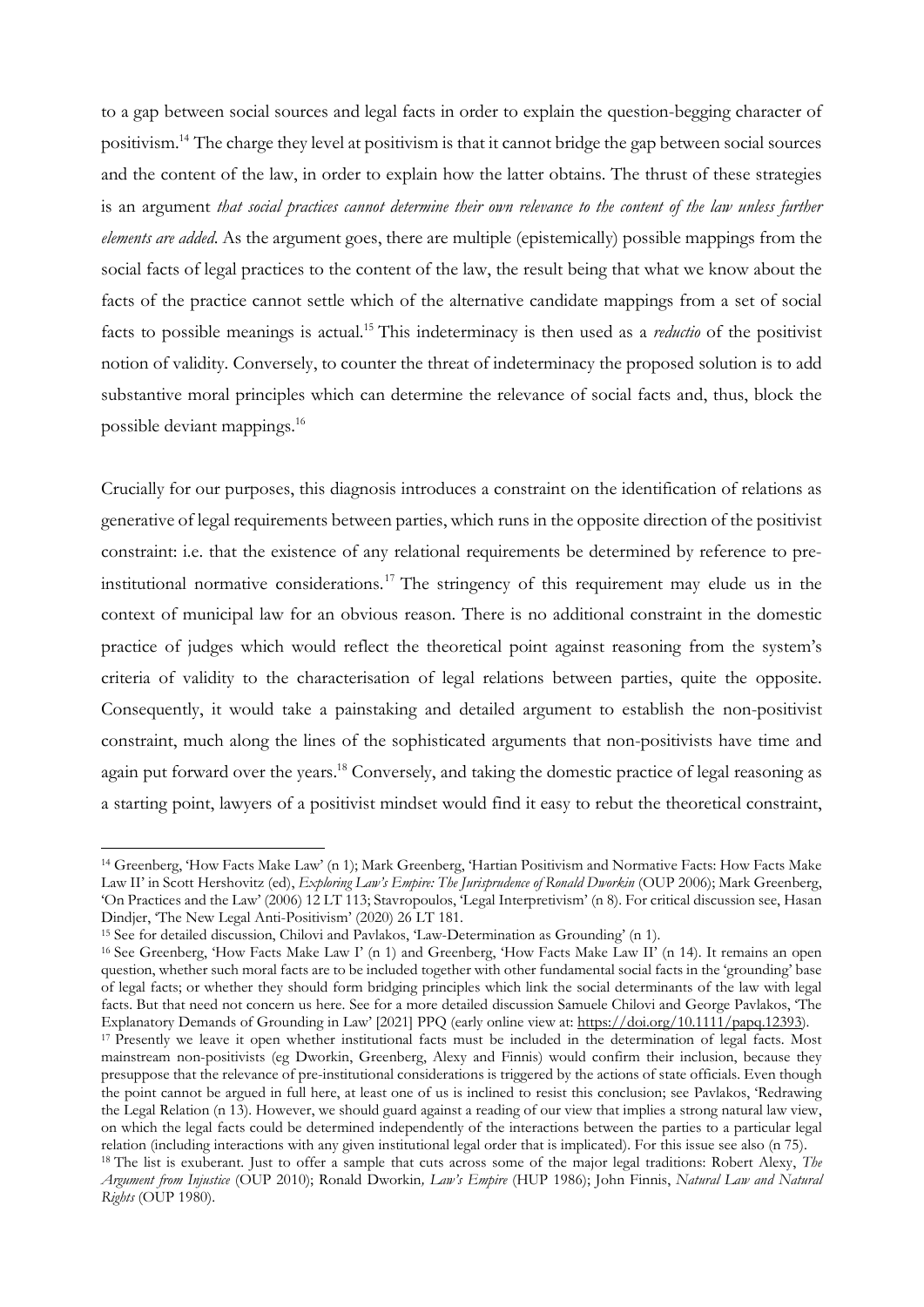as failing to represent the phenomenology of the domestic legal practice of judges, whose starting point for establishing the existence of legal obligations is the subsumption of facts and relations under established rules. The dialectical equilibrium in the domestic context is one that favours the positivist constraint: even if it turned out that domestic law is (partially) grounded on pre-institutional morality, it would still be true that the legal characterisation of parties' relations is a function of domestic law. Add to that the firm conviction of most judges that domestic law is determined by its social sources and it becomes rather onerous to create any space for arguing in favour of the non-positivist constraint.

Meanwhile the situation is rather different in PIL, and it is for this reason that PIL offers an illuminating, more accessible demonstration of the failure of positivism and the need to appeal to pre-institutional standards. There the practice of judges suggests that there exists an additional constraint which, prima facie at least, supports the non-positivist constraint. Contrary to its counterpart in purely domestic settings, legal reasoning in PIL operates under a demand not to use domestic law from the outset to determine the legal relevance of the parties' relation. For doing that, would amount to an instance of begging the question in favour of the lex fori and circularly reasoning to the legality of the case at hand. Indeed, the very question that the judge must address in PIL is which is the applicable law, which may well end up being that of a foreign legal system.<sup>19</sup>

PIL scholars have nevertheless found ways to provide a positivist explanation for the application of foreign law, despite its formal lack of validity in the judge's legal system. The vested rights theory is a classic attempt, but it consists in basically denying that the problem exists. The theory's core proposition was that a judge never applies foreign law, but merely enforces rights acquired abroad.<sup>20</sup> The existence of such vested rights is a matter of fact, an objective reality that the judge cannot but recognise, which means that the normativity of foreign law simply disappears.<sup>21</sup> The theory reproduces exactly the same problem that we identified earlier with positivism more generally – it is guilty of question-begging since one cannot determine which rights have been acquired without first establishing which law will determine their possible acquisition. Scholars have therefore tended to shirk the vested rights theory, to instead explain the application of foreign law through the conflicts

<sup>19</sup> Ultimately, the argument of the chapter supports the revival of a type of monism in PIL, partly in agreement with the recent enquiry into PIL and monism by Michael Green, 'Legal Monism: An American History' in Christoph Bezemek et al (eds), Vienna Lectures on Legal Philosophy (Hart Publishing 2018). In contrast to Green's suggested reconstruction, our conception of monism relies on the idea of a unified structure, which is common to all legal relations and can be accounted for in pre-institutional terms (see below Pt IV and V). Significantly, however, the suggested monism allows for the involvement of plural values and normative considerations, depending on the context of instantiation of the legal relation. <sup>20</sup> See eg RD Carswell, 'The Doctrine of Vested Rights in Private International Law' (1959) 8 Int'l & Comp L Quart 268. <sup>21</sup> Horatia Muir Watt, 'Quelques remarques sur la théorie anglo-américaine des droits acquis' (1986) Revue critique de droit international privé 425.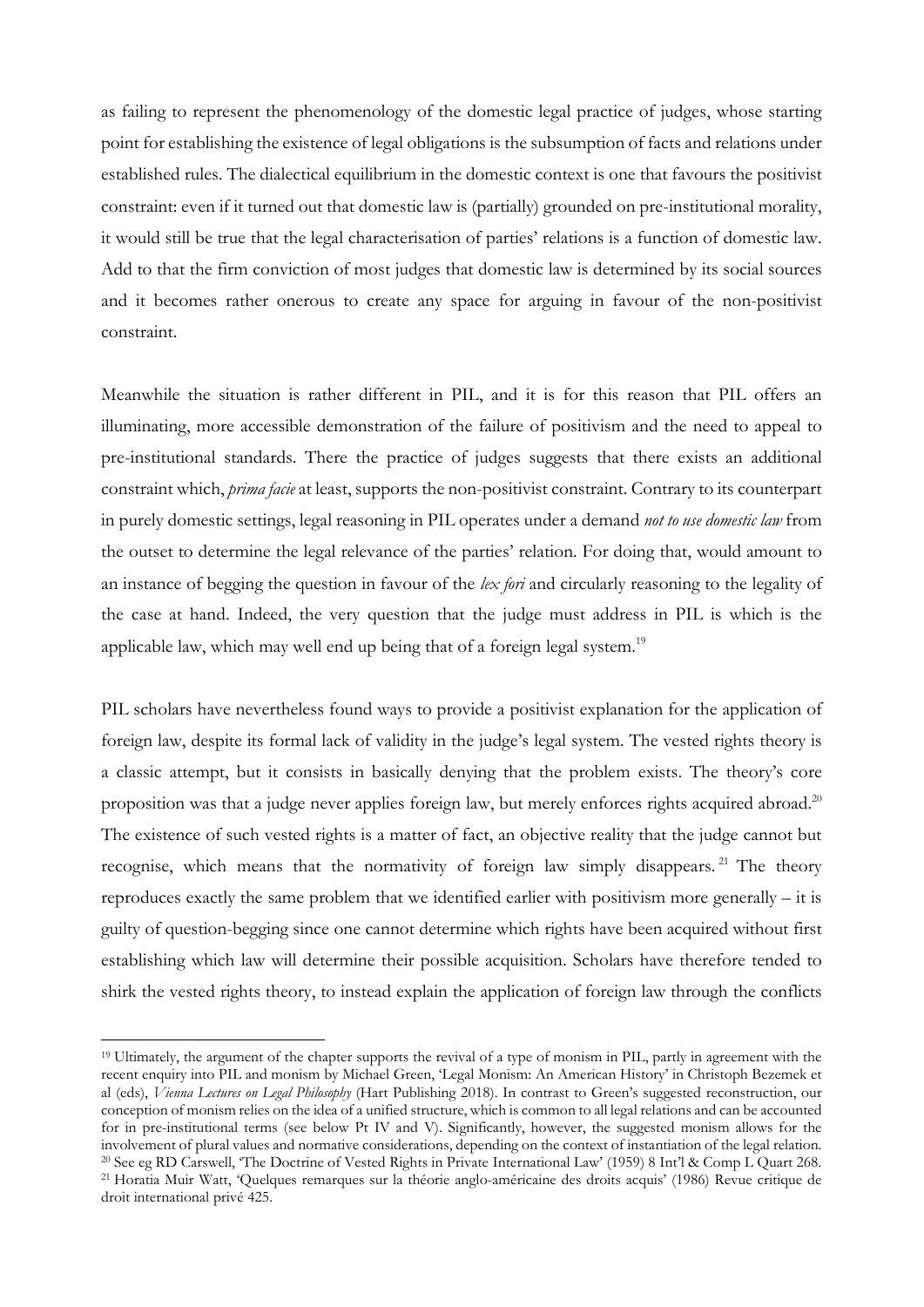rules of the forum. It is on the positivity of these rules that hangs the preservation of the positivist account, as emphasised by various classic PIL authors. Already in the 19<sup>th</sup> century, Wächter<sup>22</sup> and Dicey<sup>23</sup> insisted on the fact that a judge has no choice but to refer to positive laws of her own legal system, which will include conflicts rules, and therefore only apply foreign law if referred to it by the latter. This opinion became more consolidated and developed in the early part of the  $20<sup>th</sup>$  century, where other classic authors such as  $Ago^{24}$  or Cook<sup>25</sup> argued, through a somewhat complicated construction, that conflicts rules ultimately serve to *incorporate* those foreign standards, thus transforming them into domestic ones. As explained by the latter:

the forum, when confronted by a case involving foreign elements, always applies its own law to the case, but in doing so adopts and enforces as its own law a rule of decision identical, or at least highly similar though not identical, in scope with a rule of decision found in the system of law in force in another state or country with which some or all of the foreign elements are connected, the rule so selected being in normal cases, and subject to the exceptions to be noted later, the rule of decision which the given foreign state or country would apply, not to this very group of facts now before court of the forum, but to a similar but purely domestic group of facts involving for the foreign court no foreign element. The rule thus incorporated into the law of the forum may for convenience be called the 'domestic rule' of the foreign state, as distinguished from its rule applicable to cases involving foreign elements. The forum thus enforces not a foreign right but a right created by its own law.<sup>26</sup>

Beyond the artificiality of reclassifying foreign law as purely domestic, such views are built on the highly reductive assumption that the judge can only be bound by her own domestic legal system, to the exclusion of any other sources. In any case, based purely on the practice of PIL, the incorporation theory's effectiveness at preserving the positivist account immediately runs into problems. The most obvious is that the authority of the forum's conflicts rules is not always upheld by judges, which again creates the need to reach out beyond the forum to justify the applicability of foreign law. Through several well-known PIL doctrines, such as *renvoi* (which involves consideration of the foreign legal system's own conflicts rules), the non-applicability  $ex$  officio of conflicts rules, the need to prove the content of foreign law or the intervention of internationally mandatory rules, the conflicts rule may be undermined or shortcircuited. In the more recent European context, the so-called method of 'recognition of situations' allows the judge to avoid altogether the forum's conflicts rules, to instead recognise a legal status as legally constituted under a foreign legal system.<sup>27</sup> The positivity of conflicts

<sup>22</sup> Carl Georg von Wächter, 'On the Collision of Private Laws of Different States' [translated by Kurt H. Nadelmann] (1964) 13 Am J Comp L 417.

<sup>&</sup>lt;sup>23</sup> See also Albert V Dicey, 'On Private International Law as a Branch of the Law of England' (1890) 6 LQR 1.

<sup>24</sup> Robert Ago, 'Règles générales des conflits de lois' (1936) 58 RCADI 243.

<sup>25</sup> Walter W Cook, 'The Logical and Legal Bases of the Conflict of Laws' (1924) 33 Yale LJ 457.

<sup>26</sup> Ibid 469.

<sup>&</sup>lt;sup>27</sup> Paul Lagarde (ed), La reconnaissance des situations en droit international privé (Pedone 2013).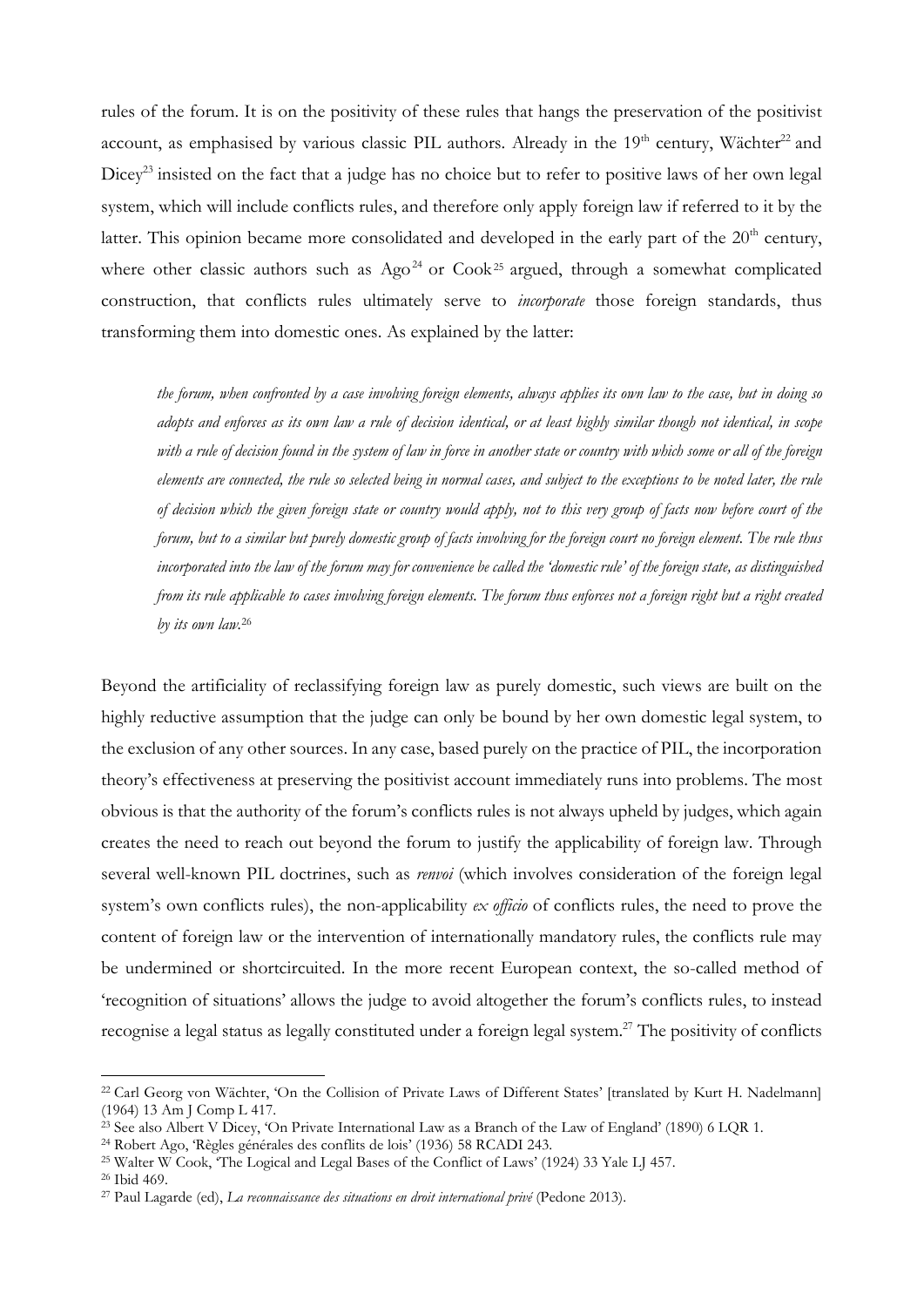rules is therefore a highly precarious support for a positivist understanding of the field. Such rules cannot solve the problem of circularity faced generally by positivist theory, inasmuch as their own relevance must also be demonstrated.

At any rate, constructions such as Cook's incorporation theory can mask only thinly the reality of PIL operating under an explicit demand against the circular application of institutional rules, and in favour of keeping that question open to pre-institutional grounds of legality. As such PIL can do something that the domestic practice is not well placed to deliver: it can support the constraint of non-circularity which is the result of the theoretical objection to positivism, because it already operates under a constraint of non-circularity that forces the judge to make reference to pre-institutional considerations. Although the constraint applies equally to domestic law, the practice of PIL is ideally placed to highlight its presence, given the nature of the question of determining applicable law put to judges in cross-border cases.

## III. The Dominant Appeal to Individual Autonomy

In this section we turn to discuss in more detail both the content of pre-institutional considerations and how they operate in PIL legal reasoning. We will begin by identifying a dominant practice within current PIL, before turning to its critique – namely, that it flouts the requirements of a relational conception of morality.

We cannot hope here to offer a sufficiently nuanced portrait of modern-day PIL practice, in all its complexity. For present purposes, however, it is fair to say that said practice is generally characterised by the fact that it is pulled in two different directions: in one by those that call for a greater and more exclusive focus on private interests<sup>28</sup>, and in another those that advocate for PIL to take up a broader 'regulatory function'<sup>29</sup> or 'governance function'<sup>30</sup> in the pursuit of various public values. As we will see below in greater detail, current PIL practice reflects this tension through a somewhat awkward compromise: on the one hand, there is a disciplinary commitment to individual autonomy as a guiding, pre-institutional requirement when approaching the choice of law problem; on the other hand, the ex-post intervention of institutional systems is nevertheless desirable and does occur in order to enforce contingent public policies or morality (such as the protection of the environment,

<sup>28</sup> See eg Pierre Mayer, 'Le phénomène de la coordination des ordres juridiques étatiques en droit privé' (2007) 217 RCADI 9.

<sup>29</sup> See eg Robert S Wai, 'Transnational Liftoff and Juridical Touchdown: The Regulatory Function of Private International Law in an Era of Globalization' (2002) 40 Columbia J Transnat'l L 209.

<sup>&</sup>lt;sup>30</sup> Horatia Muir Watt and Diego Fernández Arroyo, Private International Law and Global Governance (OUP 2014).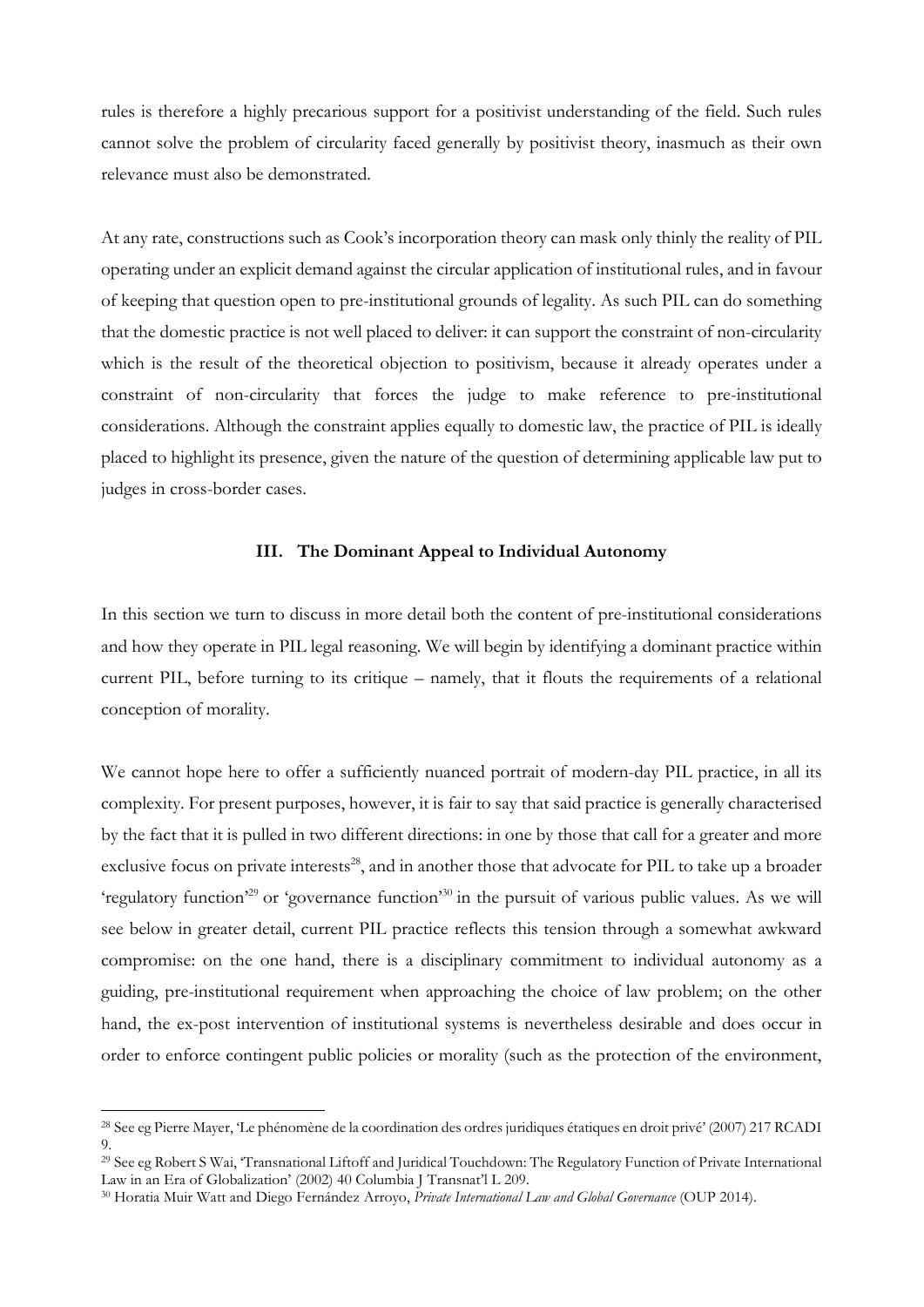consumers, minors, etc.). We then show that this leads to a de-composition of private-public, and ultimately side-lines the demands of relational justice.

To begin with, it is no doubt true that PIL scholarship has long abandoned any serious attempt at constructing its discipline on the basis of a logically ordained system of abstract concepts. As argued by various authors of different traditions,<sup>31</sup> it is now a basic assumption that conflicts rules are functionally oriented, much like any other rule. This has not however resulted in PIL becoming entirely agnostic about values and policy goals. Indeed, the discipline remains committed to a very particular (and reductive) view of its own functionality. At all levels, PIL practice is dominated by an appeal to maximising individual autonomy as a guiding normative principle, which is crucially viewed as pre-existing institutional conflicts rules. It is on this basis that the content, structure and interpretation of conflicts rules tends to be justified. Other more 'public' or 'collective' values, such as environmental protection, are introduced ex post, through the exceptional intervention of established legal orders. By smuggling into legal reasoning a pre-institutional idea of individual autonomy, which functions like a regulative ideal in orienting the legal reasoning about the applicable law, PIL practice manages to steer clear of the twin dangers of positivism – the Scylla of the gap and the Charybdis of circularity.<sup>32</sup>

What do we mean by individual autonomy? Roughly speaking (or: for present purposes), we understand individual autonomy to be premised on the less demanding idea of negative freedom, which merely requires the absence of any external obstacles on the deliberate agency of individuals. On this conception, any claims or entitlements that flow from individual autonomy are prima facie justified, but can become conclusive and binding on other individuals only after they have been authorised omnilaterally, i.e. in a manner that involves all parties concerned. A mainstream reading<sup>33</sup> submits that omnilateral authorisation requires the contribution of public institutions which embody the will of a collective subject that can legitimately enforce said individual claims as binding for everyone. In this picture, the constitution of an institutional legal order is condition per quam conclusive legal rights and obligations obtain (conversely, in part IV we pursue a picture which reverses the received order of explanation: relations between individuals may also acquire legal quality prior to and independently of an institutional framework of the kind stipulated by the mainstream

<sup>31</sup> Bernard Audit, 'Le caractère fonctionnel de la règle de conflit (sur la « crise » des conflits de lois)' (1984) 186 RCADI 219; Lea Brilmayer, 'The Role of Substantive and Choice of Law Policies in the Formation and Application of Choice of Law Rules' (1995) 252 RCADI 9.

<sup>32</sup> See above Pt II.

<sup>&</sup>lt;sup>33</sup> We refer here to Arthur Ripstein's analysis of omnilaterality in his seminal Force and Freedom (HUP 2009). See further the discussion below Pt IV sec B.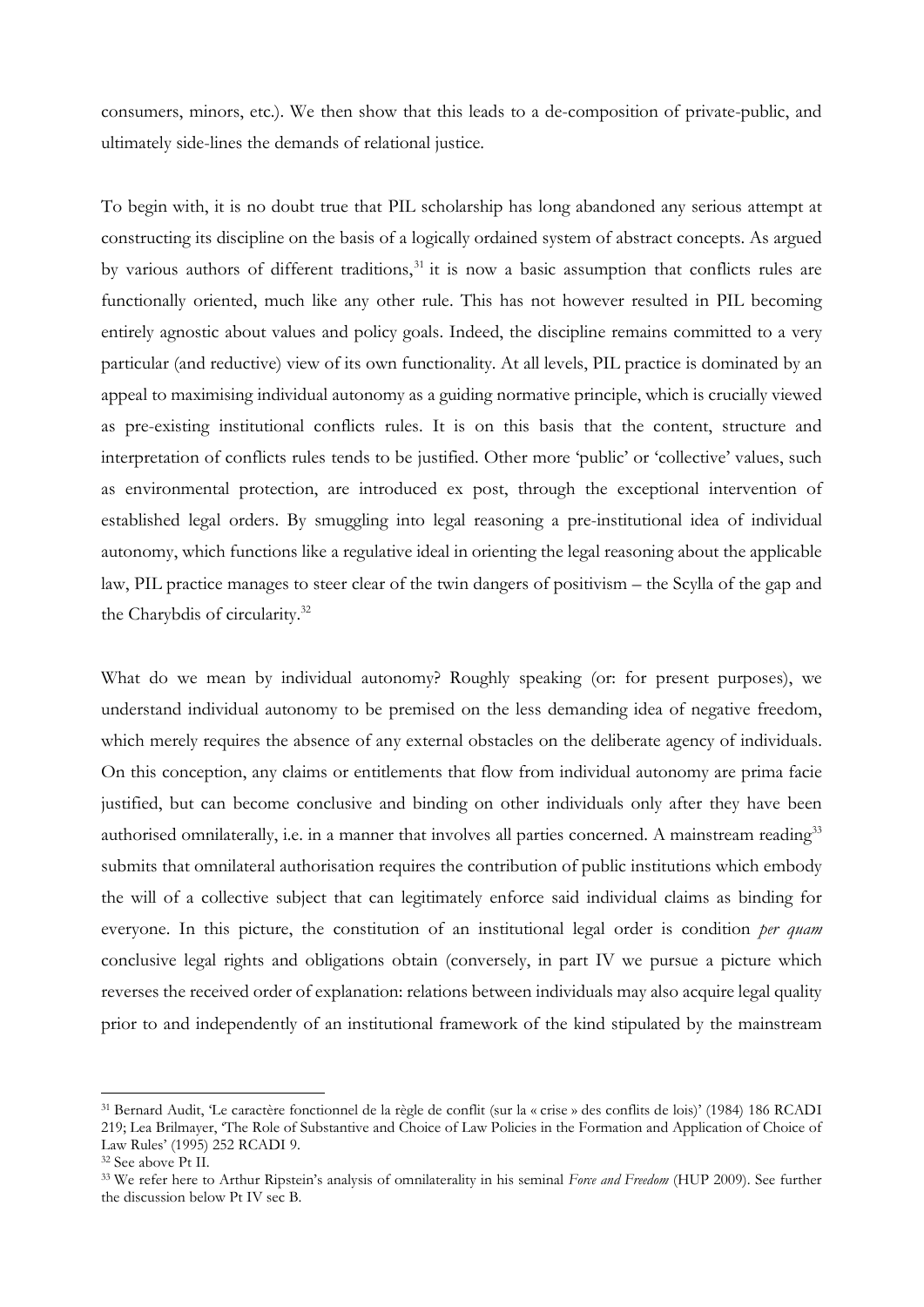solution – to render this idea plausible, we resort to an alternative notion of freedom, 'freedom as independence' and the cognate notion of omnilaterality or publicity that it engenders).

The term 'individual autonomy' does not usually appear in PIL. However, the importance PIL places on this notion is manifested in its disciplinary commitment to the protection of the legitimate expectations of private parties. This means that the determination of the applicable law should correspond with what the private parties involved predicted. It is somewhat of a defining commitment, without which the very unity of the discipline of PIL is said to be threatened.<sup>34</sup> From it flow several key tenets of modern PIL practice, such as what is often referred to as the principle of 'proximity' (i.e. that the cross-border relation should be subject to the law with which it has the closest connection, since this is the law that the parties can naturally expect to apply), $3<sup>5</sup>$  the preservation of international harmony of solutions (i.e. that the relation receive the same legal treatment in different jurisdictions, as parties cannot expect to, say, be married in one country but not in the other) $36$  or the now extremely widespread principle of party autonomy (i.e. that the parties, particularly those in a cross-border contractual relation, should be able to choose the governing law, since by definition that law then aligns with their expectations).<sup>37</sup>

It is of course true that the notion of legitimate expectations is not unique to PIL. In this context, however, it proves to be particularly problematic, in a way that reinforces the argument against strictly positivist positions. In a purely domestic relation, it can be easily argued that the legitimate expectations of parties simply refer back to the positive rules of the legal system: they will thus be reduced to an application of the substantive rules of that legal system that is clear and devoid of judicial creativity. The possibility of this explanation disappears, however, in the context of an international relation, which forces PIL lawyers to provide a pre-institutional justification. Indeed, what does it mean to say that the application of any particular law is the most predictable, or most consistent with the parties' legitimate expectations? In a cross-border context, there is not one legal system that can claim authority in shaping what the parties to the relation can expect, since by definition several legal systems are involved and the question is precisely which should govern. It may well be that the courts of several jurisdictions, each with their own conflicts rules, are potentially called upon to adjudicate the dispute. It is not therefore possible to rely on any particular institutional legal system to define which law can be expected to govern. Thus, to argue that e.g. the lex loci delicti

<sup>34</sup> Paul Lagarde, 'Le principe de proximité dans le droit international privé contemporain' (1986) 196 RCADI 9, 28. <sup>35</sup> Ibid.

<sup>&</sup>lt;sup>36</sup> See eg Bertrand Ancel, 'Droit international privé', in Denis Alland and Stéphane Rials (eds), Dictionnaire de la culture juridique (Quadrige/Lamy-PUF 2007) 493.

 $^{37}$  Alex Mills, Party Autonomy in Private International Law (CUP 2018) ch 2.3.1.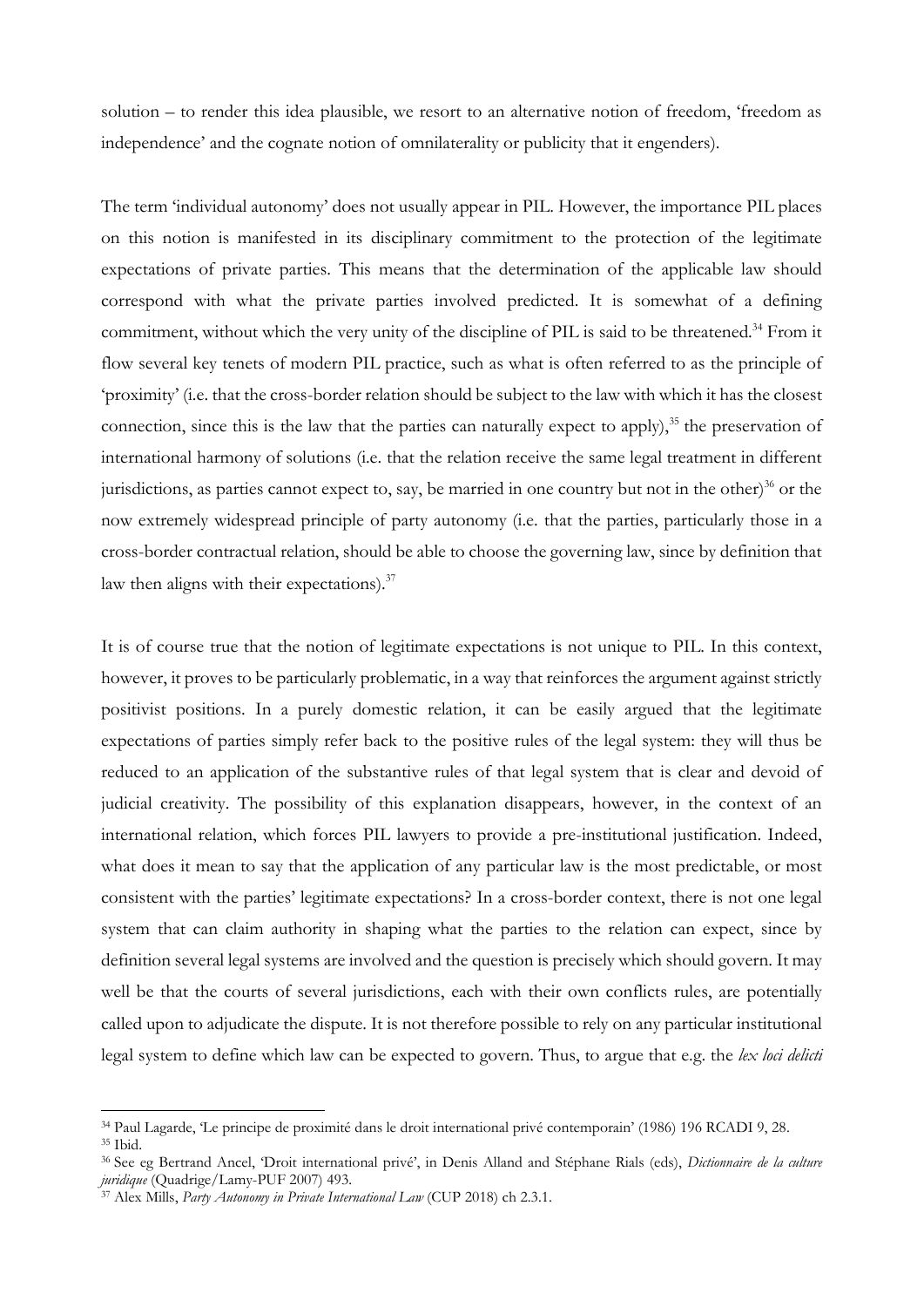is the law that most closely aligns with the parties' expectations is necessarily based on some substantive idea about what those parties are entitled to expect<sup>38</sup>. The omnipresent reference in PIL to the protection of legitimate expectations therefore refers to some pre-institutional requirement, present before the intervention of any legal system, that is said to impose the application of a particular law as the most 'predictable' one.

What is key is that, when determining the content of these expectations, PIL practice will focus on how each individual party stands in relation to institutional legal systems, rather than to each other. In other words, the notion of legitimate expectations is understood as unilateral, rather than reciprocal. Instead of an assessment of relational justice or morality, the guiding consideration will be the preservation of individual agency, specifically to protect it from the specific danger, inherent in entering into relations that cut across multiple legal orders, of seeing itself subject to a positive legal regime that it could not anticipate and prepare for. This may of course prove a difficult exercise, given that a relation involves several people, each of which may have different expectations. In practice, this is often solved by prioritising the perspective of one of the parties (e.g. in relation to product liability, by focusing exclusively on the ability of manufacturers to foresee the applicability of a law other than that of its place of business).<sup>39</sup> It may also be possible to take both parties into account, but it will be done in order to come to a conflicts rule that strikes a correct balance between their respective interests.<sup>40</sup> Those expectations will be deemed identical where the parties have reached an agreement on applicable law, but they will nevertheless remain individual (in the sense that they originate in unilateral, but converging, points of view). In any case, a relational point of view, focusing on the reciprocal expectations and responsibilities of e.g. tortfeasor and victim, will usually be lacking. The starting point will instead be a commitment to individual autonomy.

Furthermore, this view of pre-institutional morality interacts with institutional legal systems, and particularly with those identified as applicable through the operation of the choice of law process, in grounding the legal relation. In general, it would seem that the grounds of legal obligations should be understood in pre-institutional terms even though their 'fleshing-out' and enforcement might require a fully institutionalised legal order to implement them. Indeed, the preference for pre-institutional private morality (in the commitment to the protection of individual expectations) can arguably be

<sup>38</sup> Ibid.

<sup>&</sup>lt;sup>39</sup> See eg CJEU, C-343/19, Verein für Konsumenteninformation v Volkswagen AG [2020] ECLI:EI:C:2020:534 (focusing on the ability of manufacturers to foresee claims against them in jurisdictions where they have commercialised their products). <sup>40</sup> See eg the preamble to the Rome II Regulation (EC) No 864/2007, para 16: 'Uniform rules should enhance the foreseeability of court decisions and ensure a reasonable balance between the interests of the person claimed to be liable and the person who has sustained damage. A connection with the country where the direct damage occurred (lex loci damni) strikes a fair balance between the interests of the person claimed to be liable and the person sustaining the damage'.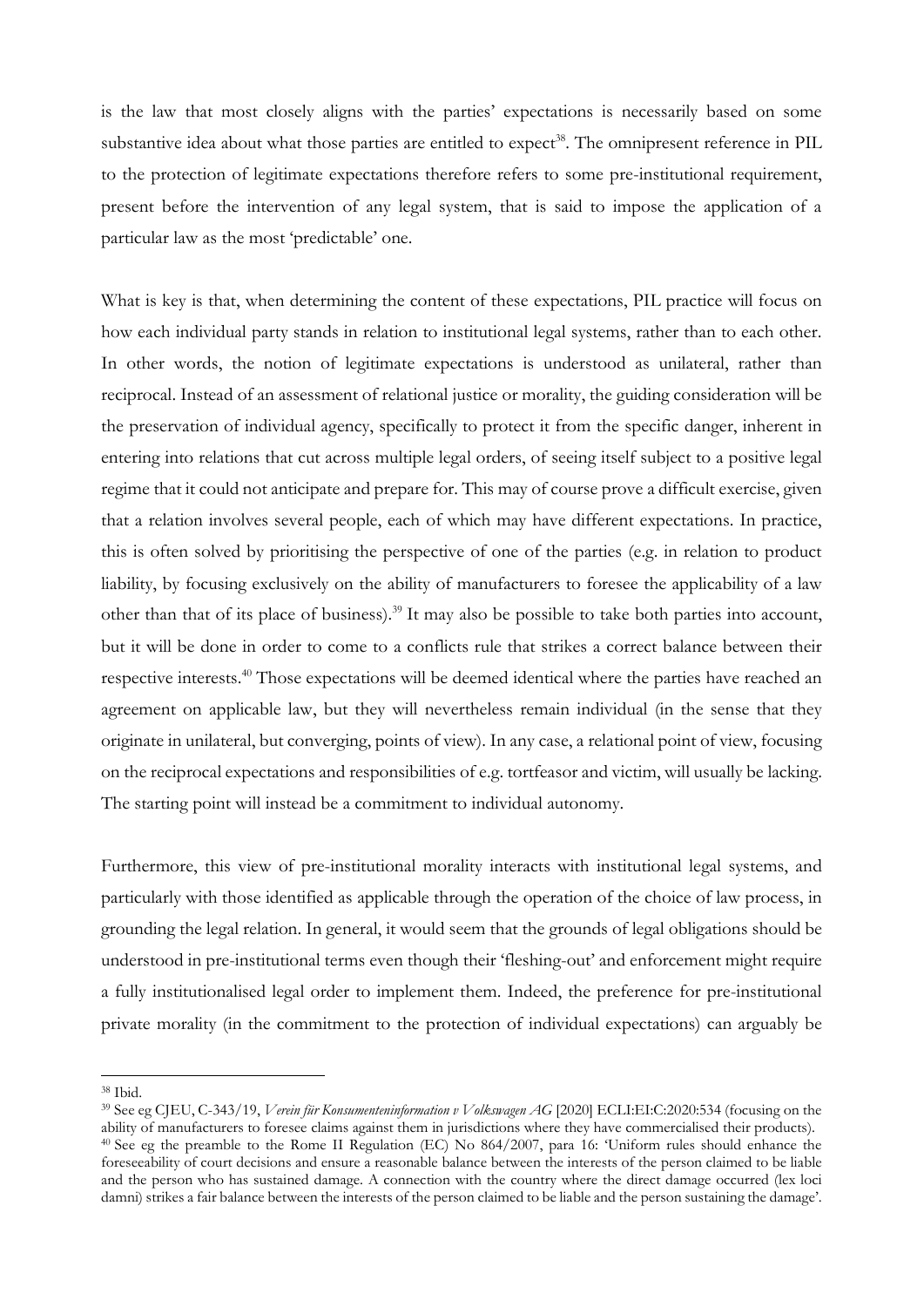said to reflect a suspicion that conventional or other institutional constructs are too contingent to serve as proper grounds of normative/legal relations, as well as a threat to the unity of the PIL discipline. The upshot of this view is that institutionalised legal orders stand in an instrumental relation to some pre-institutional moral requirements that are of an exclusively private nature.<sup>41</sup> Institutional arrangements might offer an advantage when it comes to the conclusive determination and enforcement of the law but are not a secure ground for legal relations and the obligations those engender.

At this point, it can be seen that, ultimately, the dominant approach defends a *decomposing view* of the law applicable to legal relations by drawing up a sharp distinction between a private and a public dimension of legality. By leaning on the thin notion of negative freedom this view divorces the question about the grounds of someone's rights from the one about their public dimension, i.e. their bindingness on everyone else. Unsurprisingly, this false dichotomy saddles legal rights with a defect whose remedy must be postponed to a later stage: legal rights can initially arise only as inconclusive normative demands of individuals which, to develop a public effect, must be linked to a collective agent that renders them binding or effective.<sup>42</sup>

In this picture, the private dimension or privacy is lined up with the pre-institutional requirements, those that are necessary for avoiding circularity in answering the question of applicable law; the public dimension or publicity, on the other hand, is identified with post-institutional arrangements which aim at effectiveness but are bound to remain contingent and optional. This dialectic is amply reflected in the practice of PIL where privacy and publicity are treated as engendering conflicting standards for determining the applicable law. Advancing a certain choice of law argument will often consist in emphasising the importance of a particular interest over another – typically, the protection of the legitimate expectations of private parties (i.e. individual autonomy), against the achievement of a certain result in the public interest (e.g. the preservation of the environment or the promotion of international commerce) or the protection of a particular group that is deemed to be vulnerable (such as minors, consumers or workers).<sup>43</sup> Various techniques will be used to reach some sort of compromise between the two. Usually, one will be seen as operating as a filter/mitigating factor on the other. Thus, private morality will be implemented first, in order to determine the normal operation of conflicts rules, but publicity will be brought in to mitigate extreme results, notably via the ordre

<sup>41</sup> Sagi Peari's account in 'The Normative Structure of Choice of Law' (n 2) puts forward a sophisticated instance of the strategy we criticise.

<sup>42</sup> Painting with a broad brush, this is the account offered by Arthur Ripstein, Force and Freedom (n 33) 85, 106, 145-147. For further discussion refer to below Pt IV, sec B.

<sup>43</sup> See below Pt V for a concrete example.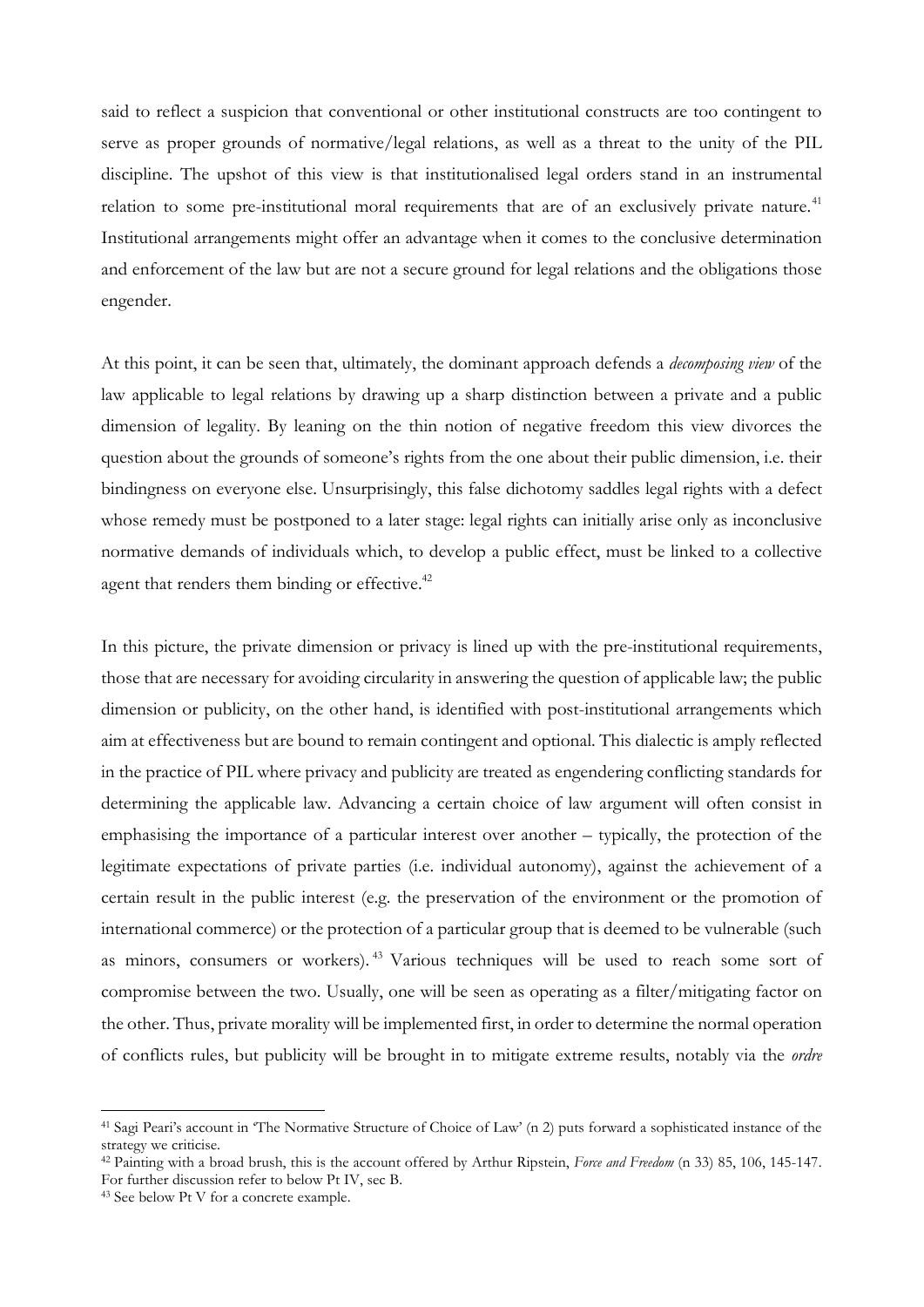*public* exception or the mechanism of overriding mandatory rules. However, such efforts usually remain hostage to the pre-conceptions of the dominant approach, for they still regard the role of institutional law as posterior to some pre-established private morality that generates pre-institutional obligations, and which thus is granted some sort of priority.44 And crucially, the intervention of postinstitutional requirements will not usually allow for an assessment of the requirements of relational justice: as stated, its focus will be to advance certain collective interests over purely individual ones.

Anticipating some of the discussion that follows, we advance an understanding of publicity which relies on the alternative notion of freedom as independence, which we contrast to negative freedom. Freedom as independence, in the sense we use it, situates individual agency in the context of crosscutting relations between individuals who interact under a normative requirement to act consistently with each other's freedom. As such, freedom as independence ultimately relies on the *interdependence* of interacting individuals because compliance with the demand of consistency of freedom requires that each of the interacting parties be under a duty to help every other party to realise their freedom. This key insight lends to publicity or omnilaterality a fresh angle: publicity is not premised on an act of setting up a 'common' structure that unites disparate individuals; instead, it obtains as the result of the requirement to act for the sake of each other's freedom. This will be done in the Part that follows, through a revision of Savigny's intellectual legacy for PIL.

# IV. Reinstating a Savignian Focus on Relational Justice through a Revised Reading of Kantian Right

### A. Reclaiming Savigny's relational heritage

It is often said that modern day PIL practice is 'Savignian'. This description is based on the perceived contribution of Savigny to so-called choice of law methodology, i.e. the reasoning by which applicable law should be determined.<sup>45</sup> Against the traditional 'statutist' school, which would focus on the substance of the laws in conflict to determine the unilateral scope of application of each, Savigny argued in volume VIII of his famous 1849 opus System des heutigen römischen Rechts for the method later known as 'bilateralism' or 'multilateralism'.<sup>46</sup> This consists in distinguishing different categories of relations (matrimonial, succession, contractual, etc.), and identifying a 'seat' for each of them (such

<sup>44</sup> Which in turn contributes decisively to the role played by PIL in global governance: see Horatia Muir Watt, 'Private International Law Beyond the Schism' (2011) 2 Transnat'l LT 347.

<sup>45</sup> Florian Rödl, 'Necessary Unity' (chapter in this volume)

<sup>&</sup>lt;sup>46</sup> Friedrich Carl von Savigny, System des heutigen römischen Rechts (2<sup>nd</sup> reprint of the 1840 edition, Scientia Verlag Aalen 1981); see English translation of vol. 8 by William Guthrie, Private International Law (Edinburgh, T&T Clark Law Publishers 1880).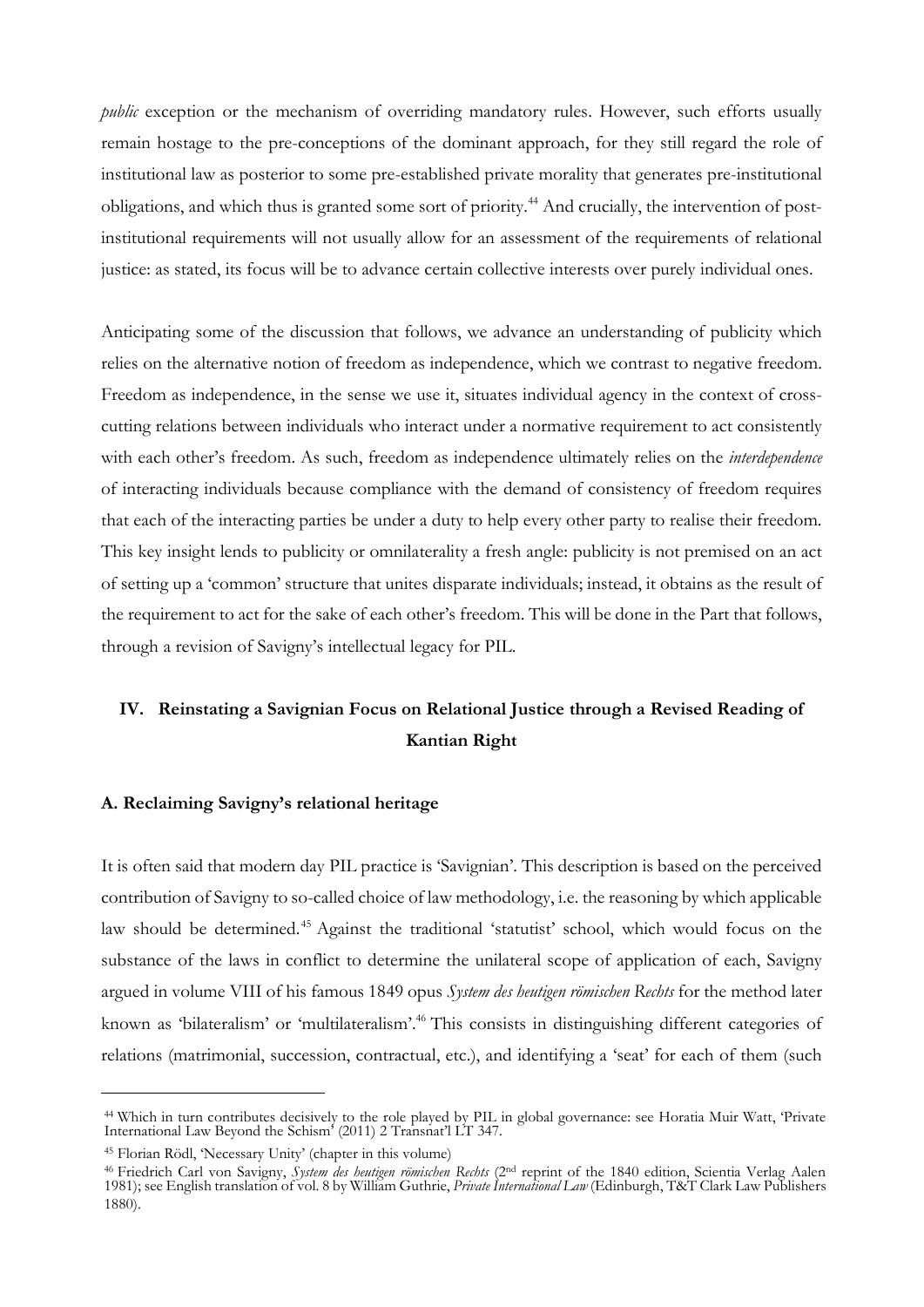as place of celebration of the marriage, domicile of the deceased, place of contracting, etc.). When confronted with a cross-border case, a judge will first categorize the case as pertaining within one of those PIL-specific categories, and then apply the law of its seat (or connecting factor in modern parlance). Because each relation can only have a single seat (i.e. located in one jurisdiction), this method necessarily leads to a single applicable law. This also means that it operates without any form of preference for any particular system (including the lex fori), and without consideration of the contents of the potentially relevant laws (and it is for this reason that the 'Savigny method' is praised for its 'neutrality').<sup>47</sup>

The reverence for Savigny in current PIL scholarship sometimes borders on the semi-religious.<sup>48</sup> More importantly, it seems to be reflected in conflicts rules found in positive law, including treaties (e.g. the Hague Conventions on choice of law), legislation (e.g. the EU Rome Regulations) and case law (e.g. the judicially elaborated rules in the common law world). In all of these, there is a clear preference for determining the applicable law through bilateralist rules that link particular categories of cases to certain connecting factors. It is for this reason that some have described modern PIL as 'Savigny's triumph'.<sup>49</sup> However, as pointed out by various scholars,<sup>50</sup> current PIL practice can only be said to be Savignian in a highly attenuated sense – and should for this reason be described more appropriately, at the most, as 'neo-Savignian'.

Indeed, key features of current PIL practice are hard to reconcile with Savigny's work. Against the widespread positivism, the German scholar rejects the politics inherent in sovereign acts as irrelevant to PIL. In his work, conflicts rules are not created through legislative fiat (contrary to more modern attempts by authors like Ago or Cook at a positivist reading, as already explained), but should be discovered by scholars through an examination of the 'nature of things'.<sup>51</sup> More specifically, the focus of their examination should not be individual autonomy, but legal relations, their inner logic and needs, as found in common in a particular community (in Savigny, that of Christian nations). Thus,

<sup>47</sup> See eg Mathias Reimann, 'Savigny's Triumph? Choice of Law in Contracts Cases at the Close of the Twentieth Century' (1999) 39 Va J Int'l L 571, 594.

<sup>&</sup>lt;sup>48</sup> Pierre Mayer, Vincent Heuzé and Benjamin Remy, *Droit international privé* (12th edn, Montchrestien 2019) (para 68: 'Savigny a fait jaillir la lumière de la vérité au sein d'une quasi-obscurité. Et bien que les ténèbres ne se soient pas imédiatement dissipées, bien aussi qu'aujourd'hui des critiques véhémentes, venues notamment d'Outre-Atlantique, cherchent à la voiler, c'est cette lumière qui éclaire tout le droit international privé contemporain').

<sup>49</sup> Reimann, 'Savigny's Triumph?' (n 47).

<sup>50</sup> See in particular Andreas Bucher, 'Vers l'adoption de la méthode des intérêts ? Réflexions à la lumière des codifications récentes' [1994-1995] Travaux du comité français de droit international privé 209, 211; Ralf Michaels, 'Globalizing Savigny? The State in Savigny's Private International Law and the Challenge from Europeanization and Globalization' in Michael Stolleis and Wolfgang Streeck (eds), Aktuelle Fragen zu politischer und rechtlicher Steuerung im Kontext der Globalisierung (Nomos 2007) 119, 126.

<sup>51</sup> This is precisely the notion that draws severe criticism against Savigny by positivists such as Wächter (n 22). On Savigny's appeal to the nature of things from a PIL perspective, see Henri Batiffol, Aspects philosophiques du droit international privé (Dalloz 1956) 163.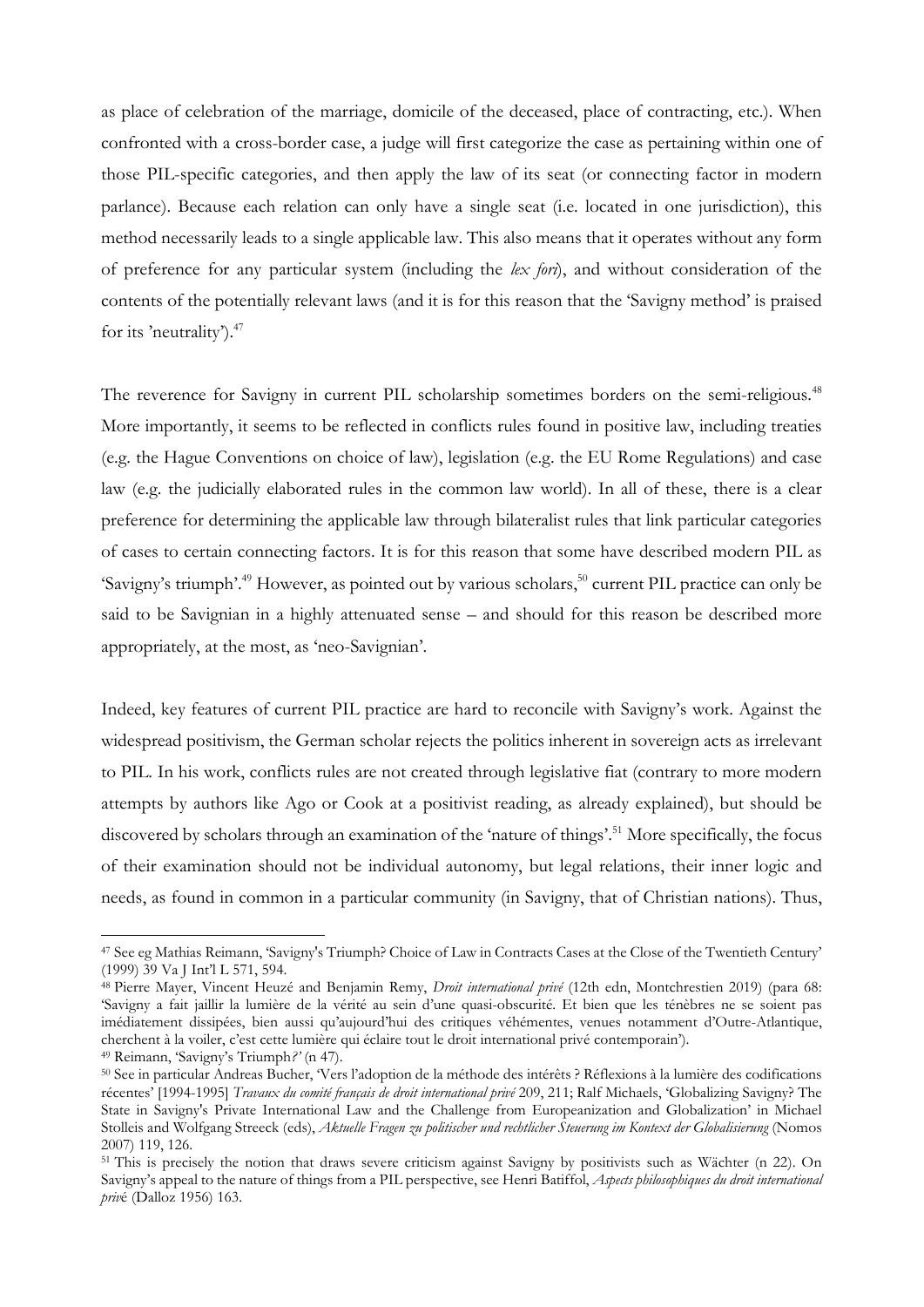his approach can be described as 'relational', inasmuch as relations, and the interpersonal justice requirements that weigh upon them, are the primary unit of enquiry on which his conflict of laws system is built.<sup>52</sup>

It is therefore possible to claim Savignian thought as the basis on which to build an alternative approach to the determination of applicable law, one that is both anti-positivist and relational. This is consistent with recent scholarship, which has engaged in detailed reconstruction of Savigny's work within the intellectual context of his age, to convincingly demonstrate that his account of legal rights resists a direct subsumption to ideas of pre-institutional individual autonomy.<sup>53</sup> Accordingly, the thesis has gained in prominence that the sources of legal rights in Savigny's account are not preinstitutional entitlements of individuals, but entirely dependent on and linked to interpersonal normative principles of peoples and their social organisation.

Moreover, Savigny's appeal to the vague notion of 'the people' might be explained by his reluctance to drive a wedge between the interpersonal dimension of legal relations and the political institutions of a society. Indeed, there is clear evidence that Savigny intended to arrive at a more nuanced position that transcends the dualist thinking we encountered earlier (which aligns pre-institutional morality with individual autonomy and public or interpersonal morality with political institutions), when in his exploration of the nature of legal relations he introduces a distinct level of analysis that makes appeal to principles of interpersonal morality.<sup>54</sup> Along these lines we suggest that his references to 'the people' far from reviving a statist account of legal relations, should be understood in the direction of an effort to introduce the dimension of a relational morality which is pre-institutional and nonindividualist, and at the same time meets the circularity objection to positivism.

It becomes appropriate, for these reasons, to take Savigny's work as the starting point of our alternative approach to PIL, as one based on relational justice. However, in order to support and elaborate our suggested interpretation of Savignian legal relations we turn to another illustrious but earlier German thinker, Immanuel Kant, and his account of legal right.<sup>55</sup> Such appeal is supported both by the intellectual debt that Savigny's own system owes to Kant, but also by the fact that his

<sup>52</sup> See Roxana Banu, Nineteenth-Century Perspectives on Private International Law (OUP 2018).

<sup>53</sup> Ibid 189-201.

<sup>54</sup> Ibid 200.

<sup>55</sup> The question whether Savigny can be interpreted in line with the Kantian tradition has been debated hotly in the German-speaking literature. Although we cannot hope to resolve such a complex debate here, there are sufficient grounds to suggest that a Kantian interpretation of Savigny is both plausible and represents a coherent position in terms of intellectual history. For a detailed account of the relevant debate, see Knut W Nörr, Eher Hegel als Kant: Zum Privatrechtsverständnis im 19. Jahrhundert (Schöningh, 1991). We are indebted to Alexander Somek for cautioning against oversimplification and pointing at the relevant literature.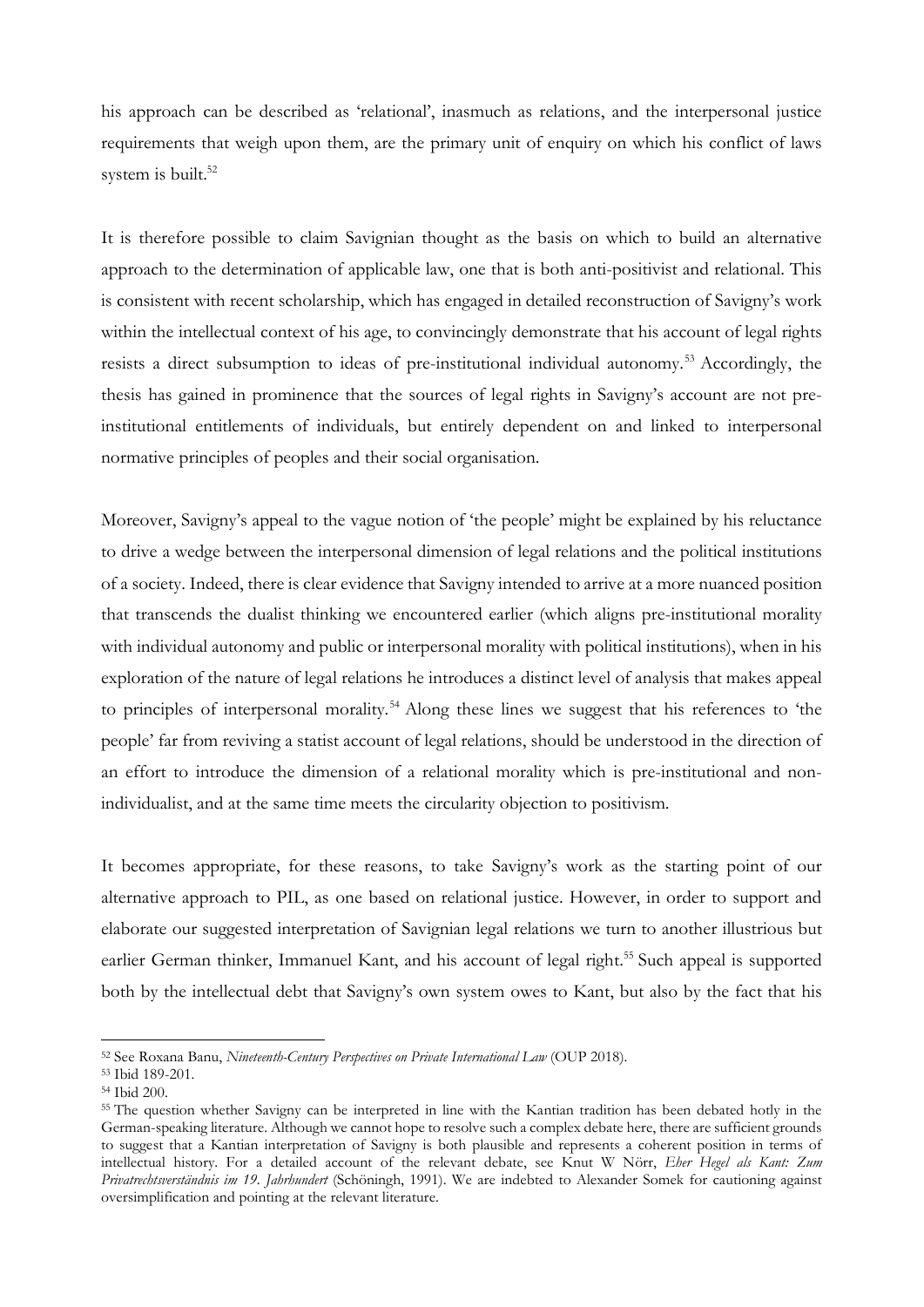account proposes to explain the concept of legal right through an interpersonal or relational principle of action, i.e. the universal principle of right (for short UPR), which consists in the following: 'Any action is right if it can coexist with everyone's freedom in accordance with a universal law, or if on its maxim the freedom of choice of each can coexist with everyone's freedom in accordance with a universal law.'<sup>56</sup>

We suggest that UPR expresses the meaning of freedom as independence, which we earlier contrasted to the dominant paradigm of individual autonomy. Notably, UPR considers legal relations to be explanatorily antecedent to rights and proceeds to derive legal rights from legal relations, which are understood as pre-institutional and interpersonal relations between agents. In contrast, more mainstream liberal understandings of Kantian right have relied on the priority of rights, as preinstitutional entitlements, from which legal relations between parties are derived, usually with the help of the institutional apparatus of state law. The importance of the proposed move is hard to understate: if the priority of relations over individual rights can be supported by an argument based in Kant, then the Savignian idea of the legal relation would be restored to its earlier prominence as the key conceptual tool of the theory of PIL.

### B. A Quasi-Lockean Reading of Kantian Right

We need first to clear some conceptual ground and anticipate some objections, before embarking on our proposed interpretation. Traditionally, UPR has been understood in a quasi-Lockean manner that grounds it in a more fundamental principle of individual freedom, which partly overlaps with Kant's idea of innate right: 'Freedom (independence from being constrained by another's choice) […] insofar as it can coexist with the freedom of every other in accordance with a universal law, is the only original right belonging to every man by virtue of his humanity.'<sup>57</sup>

The quasi-Lockean reading of Kantian right affirms the ideal of negative freedom and functions as a principal source of appeals to individual autonomy which undergird the dominant approach in PIL as we encountered it earlier. In its more sophisticated version, the quasi-Lockean reading introduces an interpersonal dimension to Kantian rights by suggesting that, although grounded in an absolute innate right, they cannot materialise independently of the public institutions of a political community. To that extent, legal rights take hold in virtue of reciprocal legal relations between individuals which

<sup>56</sup> Immanuel Kant, 'The Metaphysics of Morals' in Mary Gregor (ed), Practical Philosophy: The Cambridge Edition of the Works of Immanuel Kant (CUP 1996) 6:230.

<sup>&</sup>lt;sup>57</sup> Ibid.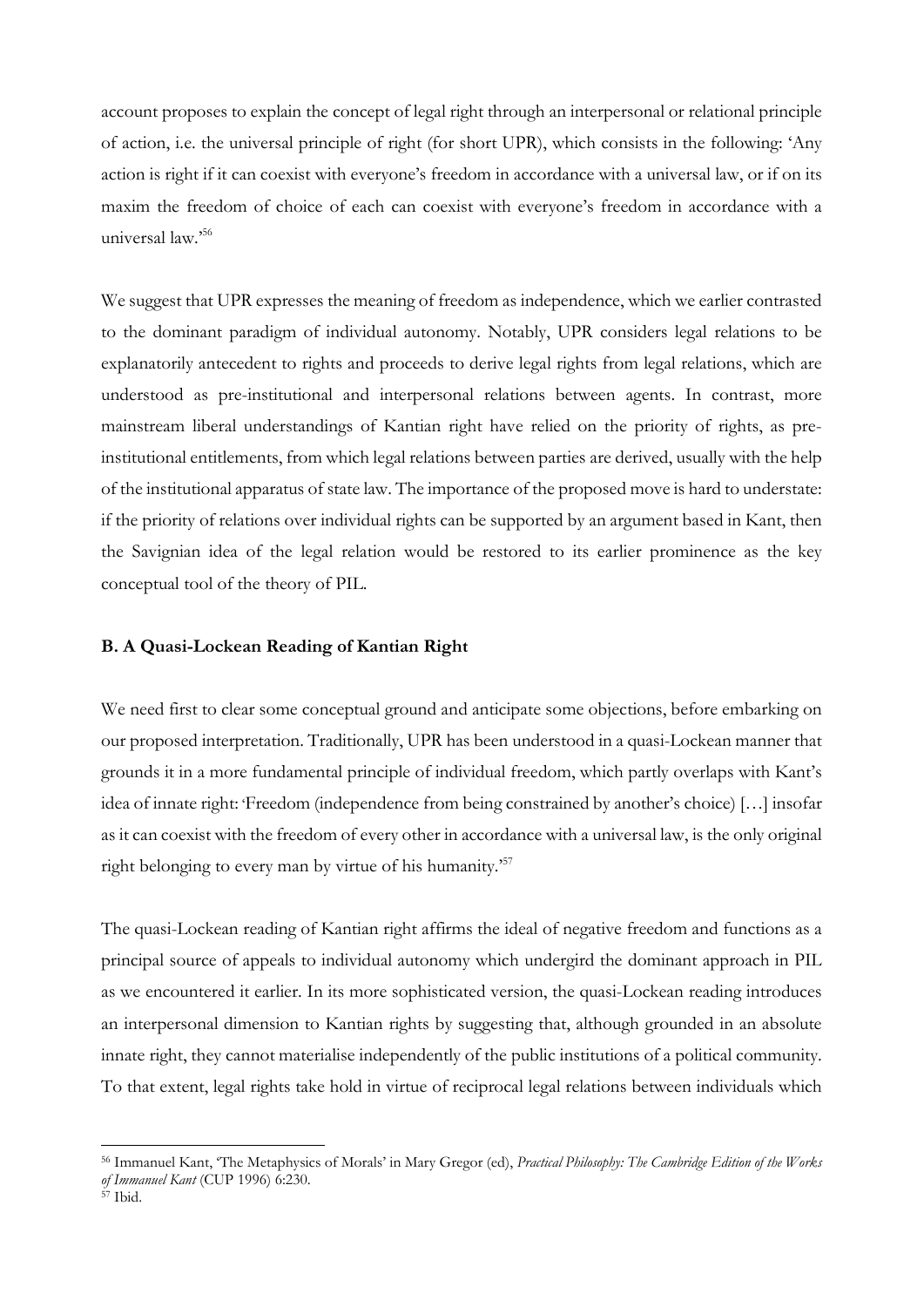obtain because of actions of state institutions.<sup>58</sup> On this more refined scenario, pre-institutional individual autonomy (innate right) plays the role of a background structuring ground of legal relations, which however can only be fully constituted by the public institutions of state-based law.<sup>59</sup> Thus, we read in Ripstein: 'People are entitled to independence simply because they are persons capable of setting their own purposes.<sup>'60</sup> And elsewhere, '[...] the consistent exercise of the right to freedom by a plurality of persons cannot be conceived apart from a public legal order.<sup>361</sup> Taken together, these statements amount to the standard liberal understanding of independence and freedom, according to which law is a legitimate external constraint on a pre-existing, unconstrained notion of individual autonomy.<sup>62</sup>

The picture encouraged by the quasi-Lockean reading of Kantian right, resists a reading that would put legal relations on the centre stage of PIL. The difficulty is clearly illustrated by domain-specific accounts in PIL that are sympathetic to the sophisticated quasi-Lockean interpretation of Kantian Right. A recent powerful statement understands PIL rules as a body of universal guidelines that assign jurisdiction among states to publicly determine the existence of private law claims.<sup>63</sup> Although these rules derive their validity from domestic sources, their content remains neutral toward the private rights of particular domestic systems. To reconcile these demands, the account must resort to a universalist conception of individual autonomy, which ends up taking priority over publicly constituted rights:

Ultimately [PIL is] founded on the idea of the universality of the basic private-law concepts […] All private laws are about private rights, rights that subsist in one's own person, in things or in another's deeds, and

<sup>&</sup>lt;sup>58</sup> The locus classicus is Arthur Ripstein's, Force and Freedom (n 33), which has set the agenda of the debate on Kant's philosophy of right. Although Ripstein proposes to understand Kantian right in a relational manner, his focus on innate right ultimately renders his account a version of the quasi-Lockean reading. See for related criticism of the philosophical premises of the quasi-Lockean reading: Katrin Flikschuh, 'Non-Individualist Innate Right', in her What is Orientation in Global Thinking? (CUP 2017); Katrin Flikschuh, 'Human Rights in Kantian Mode: A Sketch' in Rowan Cruft, Matthew Liao and Massimo Renzo (eds), *Philosophical Foundations of Human Rights* (OUP 2015); Katrin Flikschuh, 'Justice without Virtue in 'Justice without Virtue'' in Lara Denis (ed), Kant's Metaphysics of Morals. A Critical Guide (CUP 2010); and the contributions by Katrin Flikschuh and George Pavlakos to a symposium on Force & Freedom: Katrin Flikschuh, 'Innate Right and Acquired Right in Arthur Ripstein's Force and Freedom' (2010) 1 Jurisprudence 295; George Pavlakos, 'Coercion and the Grounds of Legal Obligation: Arthur Ripstein's Force and Freedom' (2010) 1 Jurisprudence 305; as well as Ripstein's response there, 'Reply to Flikschuh and Pavlakos' (2010) 1 Jurisprudence 317. In a similar critical vein, but less explicitly, see AJ Julius, 'Independent People' in Sari Kisilevsky and Martin J Stone (eds), Freedom and Force: Essays on Kant's Legal Philosophy (Hart Publishing 2017).

<sup>&</sup>lt;sup>59</sup> This appears to us to be the rationale underpinning the account of legal rights in Sagi Peari (n 2). As such it functions as the theoretical analogue of the dominant practice in PIL which views institutions as instrumental in 'fleshing-out' preexisting moral facts of individual autonomy; see above Pt III.

<sup>60</sup> Ripstein, Force and Freedom (n 33) 17.

<sup>61</sup> Ibid 9.

<sup>&</sup>lt;sup>62</sup> For a recent statement of the standard quasi-Lockean interpretation of Kant, see Louis-Philippe Hodgson, 'Kant on the right to freedom' (2010) 120.4 Ethics 791; and critical discussion in Katrin Flikschuh, What is Orientation in Global Thinking? (n 58) 76.

<sup>63</sup> Rödl, 'Necessary Unity' (n 45).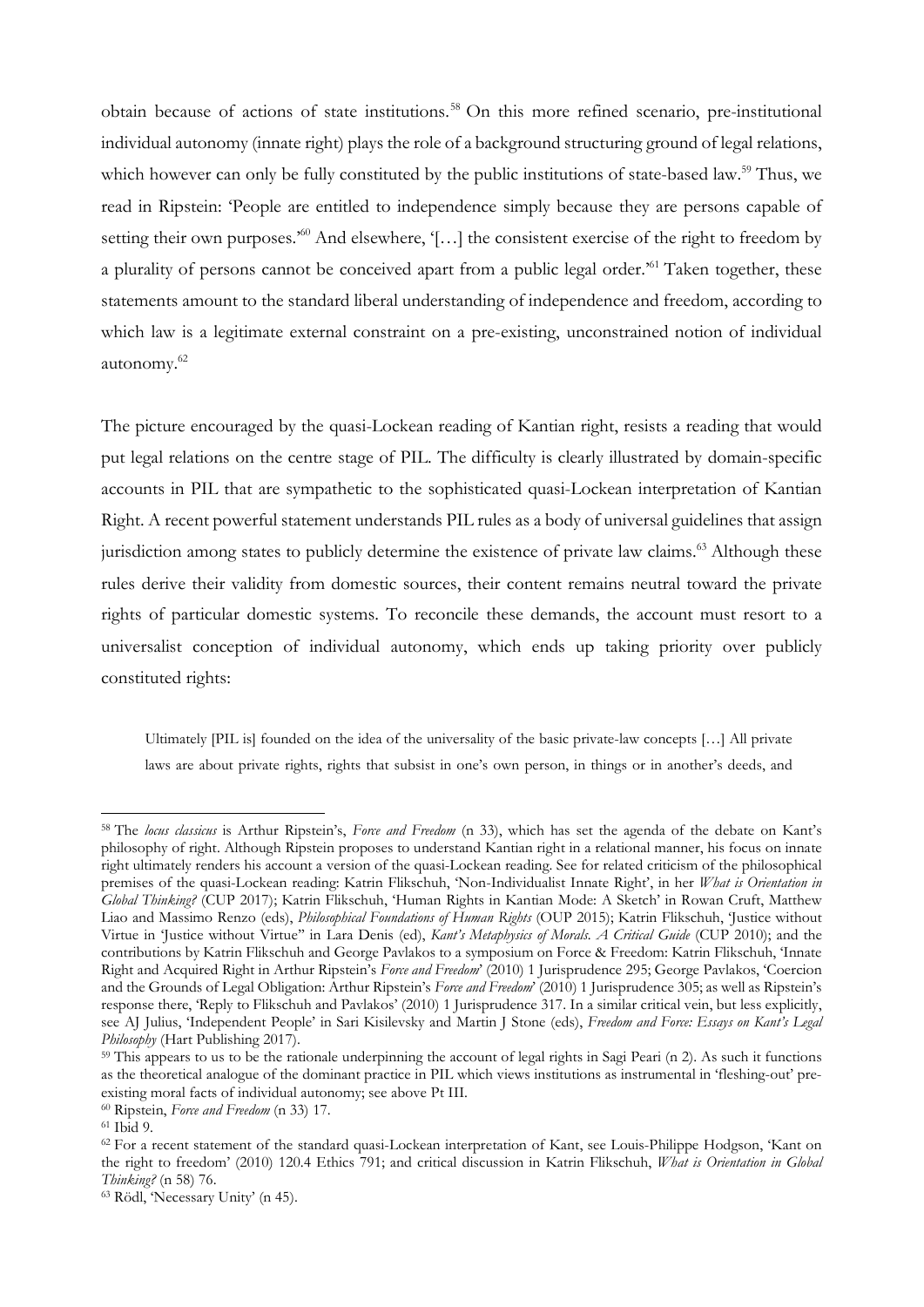about the claims that result from the infringement of these rights. This is what constitutes private law […], even if the individual provisions differ in substance from one legal order to another<sup>64</sup>

Here as before, relations between parties are understood as subsisting on a notion of freedom according to which law is a legitimate external constraint on the antecedently unconstraint freedom of each, or the notion we earlier described as negative freedom. Unsurprisingly, within this framework legal relations are derived from pre-existing rights, together with the contribution of state-institutions. Thus, '[t]he choice of law rules [...] submit a private-law claim to the prescriptive jurisdiction of a certain state. The existence and contents of the claim are then to be evaluated under the law of the state."

Ultimately, legal relations are relegated to the role of a subsidiary for individual autonomy and are further rendered dependent on the sources of the legal system of the judge. No sooner has this picture set in, than the horns of a familiar dilemma loom large: either legal relations become redundant as meaningful pre-institutional sources of legal rights or they are circularly grounded in positivistic sources.

## C. A Progressive Reading of the Universal Principle of Right

Is there room for an alternative reading of Kantian right that grounds rights in pre-institutional relations, with an eye to overcoming both positivism and the dominant approach in PIL? Two desiderata must be met by any such reading: first, that it be grounded in pre-institutional normative considerations; and that, second, these considerations be public or interpersonal, as opposed to based on individual autonomy.

The most productive place to start is the relation between the two central principles of Kant's account of legal rights, i.e. the UPR and innate right. On widespread agreement, UPR is understood as a preinstitutional moral principle that specifies conditions of rightful interaction among a plurality of persons.<sup>66</sup> The relational and pre-institutional structure of UPR offers considerable resources for explaining interacting parties' relations as legal, while resisting the temptation to subordinate them to

<sup>64</sup> Ibid 8.

<sup>65</sup> Ibid.

<sup>66</sup> Thus, both the representatives of the quasi-Lockean reading of Kantian right and their critics agree on this. See, instead of others, Ripstein, Force and Freedom (n 33) 9 and Flikschuh, 'Human Rights in Kantian Mode' (n 58) 662. It cannot be overemphasised, however, that this view is far from mainstream. There is a large body of important literature that disputes the moral character of UPR. See, instead of others, the influential paper by Marcus Willaschek, 'Which Imperatives for Right?' in Mark Timmons (ed), Kant's Metaphysics of Morals. Interpretative Essays (OUP 2002).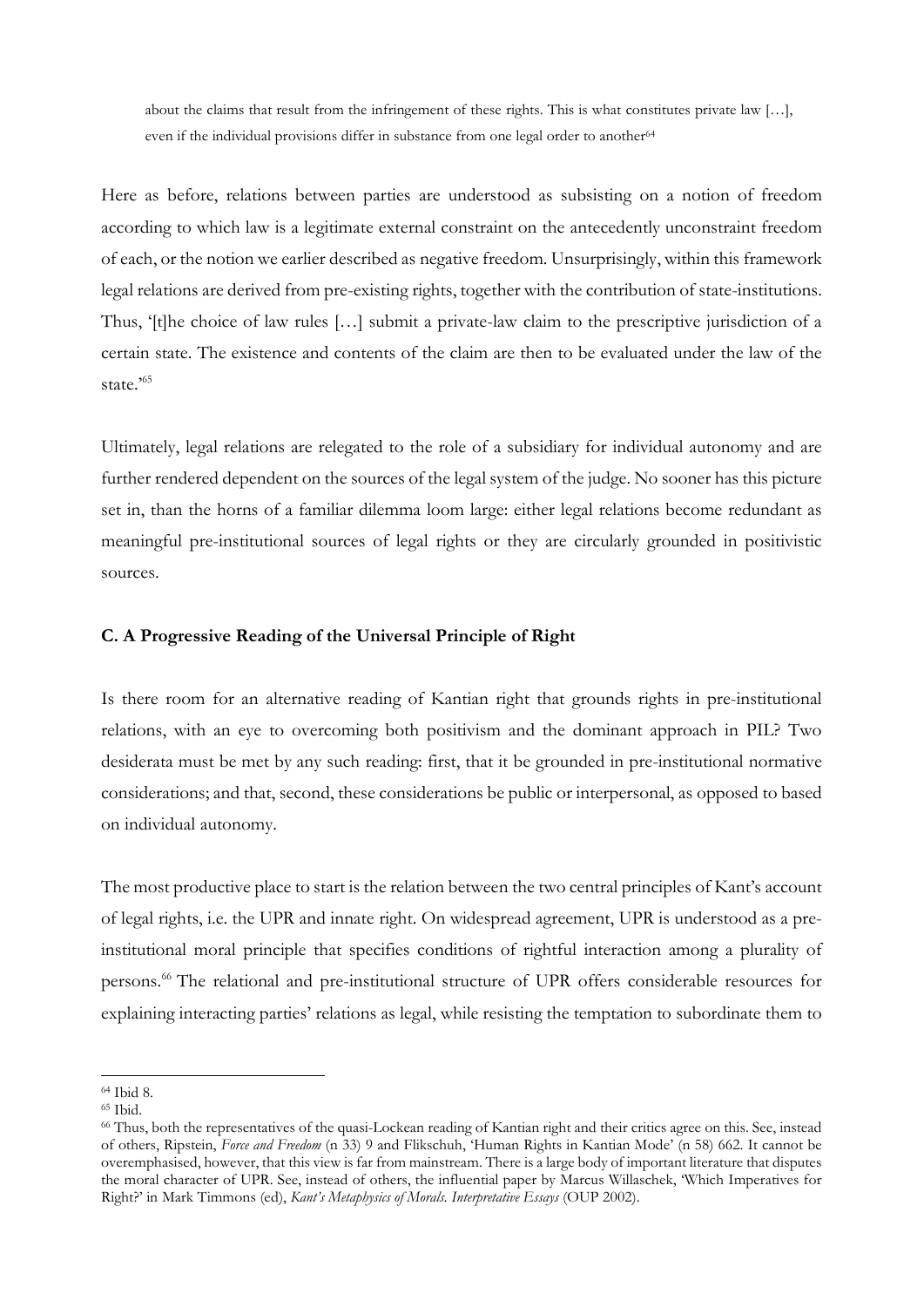any antecedent demands of individual autonomy. The main potential block is the claim that UPR is subordinate to innate right, which would involve that individual autonomy operates as an additional ground of the relevant relations. To remove the block the first task is to inverse the explanatory priority between the two principles, as Katrin Flikschuh has insightfully suggested in recent work.<sup>67</sup>

On this proposal, UPR is a moral principle which structures the relations between interacting parties in a manner that subjects them to standards that secure the consistency of the action of each with the independence of everyone else.<sup>68</sup> Meanwhile, innate right does not constitute an additional ground of UPR or the relation it specifies, but merely announces the moral status enjoyed by anyone who is subject to the requirements of UPR, i.e. the status of an agent as independent of the choice of others, because everyone is under an obligation of acting on principles that secure consistency with each other's independence. Providing ample textual evidence, Flikschuh argues convincingly that UPR specifies the central moral relation in Kant's account of legal rights, while innate right captures the moral status that pertains to anyone who stands in that moral relation.<sup>69</sup> Accordingly, the general concept of right pertains to a 'formal, external, strictly reciprocal moral relation'<sup>70</sup>:

[T]he concept of right, insofar as it is related to an obligation corresponding to it, has to do, first, only with the external and indeed practical relation of one person to another [...] But second, it does not signify the relation of one's choice to the mere wish of the other, but only in relation to the other's choice. Third, in this reciprocal relation of choice no account at all is taken of the *matter* of choice [...] All that is in question is the form in the relation of choice on the part of both…<sup>71</sup>

While liberal accounts that endorse the dominant approach agree with Flikschuh that UPR grounds a pre-institutional relation, they consider innate right as an additional ground of the relation which is more fundamental than UPR. In contrast, when the order of explanatory priority between UPR and innate right is inversed, a completely new understanding emerges of the relation between rights and legal relations. Under the priority of innate right, legal relations are demoted to tools for 'realising' antecedent claims of individual autonomy.<sup>72</sup> Not so when UPR takes over as foundation of legal rights: rights are then grounded in the pre-institutional relation specified by UPR, the legal relation.

<sup>67</sup> Flikschuh, 'Non-Individualist Innate Right' (n 58).

<sup>68</sup> We should add here: in the absence of any more particular agent-relative requirements – such as the morality of family or friendship.

<sup>69</sup> See Flikschuh, 'Human Rights in Kantian Mode' (n 58); also 'Non-Individualist Innate Right' (n 58) 82-87, where however the emphasis is on showing the interdependence between innate and acquired right.

<sup>70</sup> Flikschuh, 'Human Rights in Kantian Mode' (n 58), 662.

<sup>71</sup> Kant, 'The Metaphysics of Morals' (n 56) 6:230, as edited by Flikschuh, 'Human Rights in Kantian Mode' (n 58) 662.

<sup>&</sup>lt;sup>72</sup> Here law enters the picture as legitimate external constraint on the antecedently unconstraint innate right of each.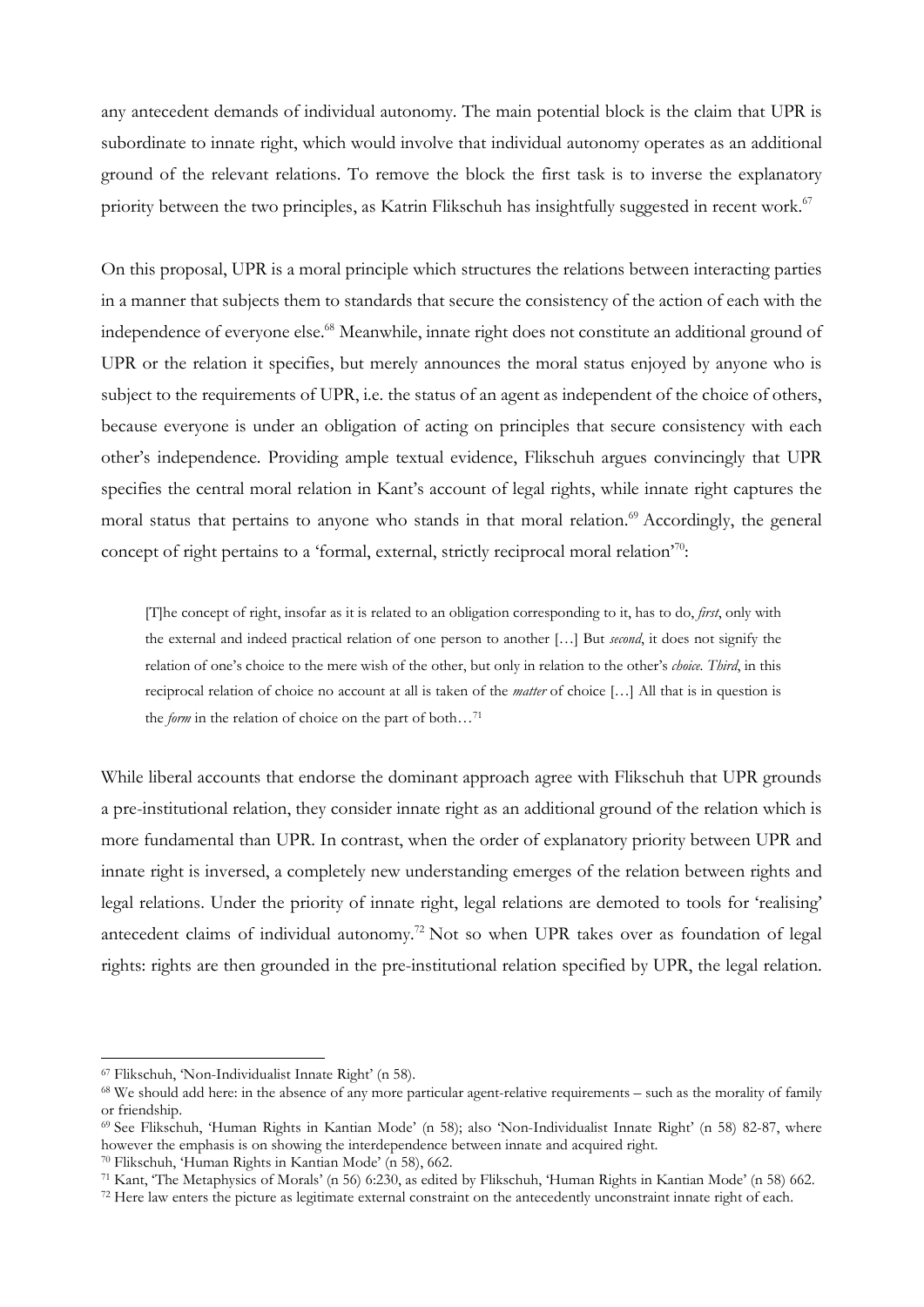In this context innate right functions merely as a signpost for the moral status of each of the interacting persons, once they are parties to legal relations.<sup>73</sup>

There is one more hurdle to iron out before we can rely on the suggested reconstruction of Kantian right. Assuming, arguendo, the explanatory priority of UPR over innate right, in virtue of what does UPR render legal relations interpersonal or public, as opposed to merely uni- or even bi-lateral?<sup>74</sup>

Recall our discussion of freedom as independence from earlier. Freedom as independence is premised on a particular kind of interdependence from others: one when each of the interacting parties is acting with a view to the freedom of everyone else. As we have argued in this section, UPR makes this capacious notion of freedom into a pre-institutional standard of interaction which enjoins agents in legal relations. The question of publicity arises about the range of those who can partake in relations of freedom as independence. It asks: 'who can be included in the scope of groups whose members act on a set of obligations that help each to act with a view to each other's freedom?' In line with an earlier suggestion in Part III, a typical route for answering this question looks to identify a 'collective' agent in whose name the said set of obligations can become binding for all those involved.

A common strategy submits that publicity and omnilaterality would require the institutionalisation of the demands of UPR through acts of public legislation.<sup>75</sup> In this manner, a collective 'we'-agent is called to life, on whose name individual claims can become binding on every interacting party. This suggestion meets with two potential objections: first, the objection from the circularity of positivism as we encountered it earlier: if the requirements of legal relations are ultimately grounded in institutional sources, then a fresh need to appeal to pre-institutional considerations will arise, in order to counter the indeterminacy of institutional sources, and so on *ad infinitum*.<sup>76</sup> The second objection

<sup>73</sup> In often overlooked work, Karl Larenz has argued for a view that supports our interpretation of Kant. Relying on passages from the Metaphysics of Morals, he appeals to a pre-institutional, fundamental legal relation [das rechtliche Grundverhältnis] to specify who may count as a person, in the sense of becoming the subject of regulation through legal norms. Importantly for our purposes, Larenz understands the relevant relation to be based on a reciprocal duty between interacting agents to respect each other, which obtains antecedently to the institutions of any state-based legal order. See Karl Larenz, Allgemeiner Teil des Deutschen Bürgerlichen Rechts (CH Beck, München 1967) 56-61.

<sup>74</sup> Omnilaterality indicates that the obligations arising from the relevant relations are tendered 'in the name of everyone' who is part of the relation. We assume here that bilaterality is not sufficient for legal requirements. For more on the omnilateral scope of legal obligations, in a Kantian mode, see Ripstein, Force and Freedom (n 33) ch 6, 148-156. <sup>75</sup> Ibid; Flikschuh, *What is Orientation*? (n 58) ch 3 and 'Justice Without Virtue' (n 58).

<sup>76</sup> Although we cannot discuss in detail, this seems to us to be the upshot of Flikschuh's account. After having disentangled UPR from innate right, she reverts somewhat puzzlingly to public institutions. Flikschuh's move seems to proceed on the assumption that UPR requires that the obligations it imposes on the parties of the relation be institutional. But this is too quick; UPR, as she has argued, is a moral principle that explains what counts as rightful action among a plurality of persons and should not be collapsed into the conditions of an institutional legal order. The two issues should be kept analytically distinct, even though UPR can be employed to support the Kantian duty to enter the civil condition. Ultimately, her suggestion invites two criticisms: apart from reviving the thread of circularity, it is also redundant, as we explain next. See Flikschuh, 'Non-Individualist Innate Right' (n 58).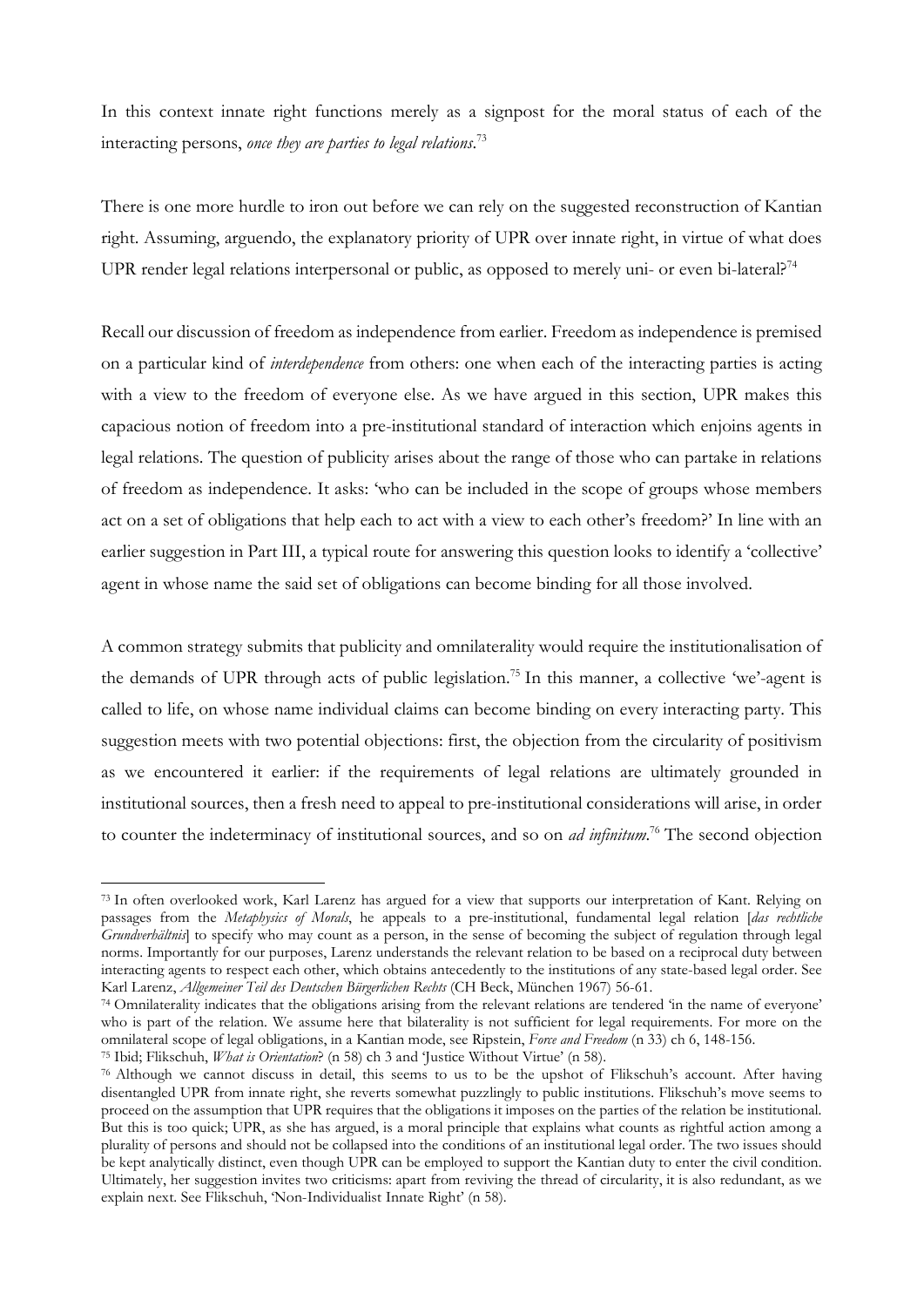points out the redundancy of institutionalisation in the context of the relational reading: why turn to institutional facts if we have already established that legal relations are grounded in pre-institutional inter-personal considerations?

As discussed, the quasi-Lockean interpretation requires an appeal to institutional sources to mitigate its overreliance on individual autonomy and explain how the antecedent individual entitlements of each party can be authorised *vis-à-vis* everyone else.<sup>77</sup> But there is no symmetric demand to resort to an institutional public order once we have adopted the relational interpretation of legal rights. For, the UPR bestows on the requirements of legal relations an interpersonal or public dimension by recommending them 'in the name of' anyone who is party to the relation.<sup>78</sup> It does so because the requirement of freedom as independence stipulated by UPR, defines those requirements as the features of a pattern of interaction whose subject is the joint agent made up by everyone who is under the general, abstract obligation to help those with whom she is interacting to realise their freedom.<sup>79</sup>

In contrast to the liberal reading, legal rights are not antecedent entitlements that need to be mutually reconciled within an institutional matrix that is acceptable to all. Legal rights, on the relational reading, are grounded from the outset on the interpersonal normative demands of the legal relation.<sup>80</sup> Although a more detailed analysis of these demands escapes the confines of this chapter, they will typically include a principle of fair distribution<sup>81</sup> and a collective duty of care, alongside the class of

<sup>77</sup> See Ripstein, Force and Freedom (n 33); and Rödl, 'Necessary Unity' (n 45). Cf with discussion in Flikschuh, What is Orientation in Global Thinking? (n 58).

<sup>78</sup> There are other recent attempts to understand law's normative force with reference to a public dimension, consisting in a collective or joint subject, in whose name the demands of the law are claimed. Seminal among them is Hans Lindahl's, Fault Lines of Globalisation (OUP 2013), where the issue of publicity arises in the context of a more ambitious project to understand the boundaries of legal obligations independently of the Westphalian legal order. In their insightful work, Avihay Dorfman and Alon Harel, 'A Public Conception of Law' (MS), also propose to explain legal obligations by reference to the public dimension of law. However, their view is distinctly different from ours, as they argue that law's publicity requires antecedent actors (officials) who speak in the name of their citizens. In contrast, our view tackles these issues in the reverse order: for anyone to count as speaking in the name of a plurality, one must first explain in virtue of what its members stand in the relevant legal/political relation. Our relational account of Kantian right aims precisely to provide such an explanation.

 $79$  To put it differently: on our account it is not possible, on pain of begging the question, to 'construct' the requisite public agent antecedently to the requirements of freedom as independence as stipulated by the UPR.

<sup>80</sup> Figuratively speaking, while the liberal reading sees rights as part of a Natural Private Law, the relational reading we propose defends the idea of a Natural Public Law. See in the same vein, Julius, 'Independent People' (n 58); Pavlakos, 'Redrawing the Legal Relation' (n 13); Pavlakos, 'Agent-Relativity without Control: Grounding Negligence on Normative Relations' in Veronica Rodriguez-Blanco and George Pavlakos (eds), Negligence, Agency and Responsibility (CUP 2021) 118. Alexander Somek has put forward a sophisticated account of legal relations which shares with ours two at least features: it is non-positivist and is inspired by a conception of freedom that is grounded on relations of mutual dependence. For all the similarities, however, Somek's account departs from ours in interpreting mutual dependence as the result of a prudential argument: 'You make yourself into an instrument for the realization of […] others […] for the reason that you have to make room for others to be given room by them in return' (Alexander Somek, The Legal Relation (CUP 2017) 127. <sup>81</sup> Demands of fair distribution arise because, on our account, legal relations may include not only the parties that appear before the court but also anyone else whose actions affect or are affected by the parties. As we seek to demonstrate below in Pt V, an expansive understanding of the scope of legal relations has considerable advantage when compared with the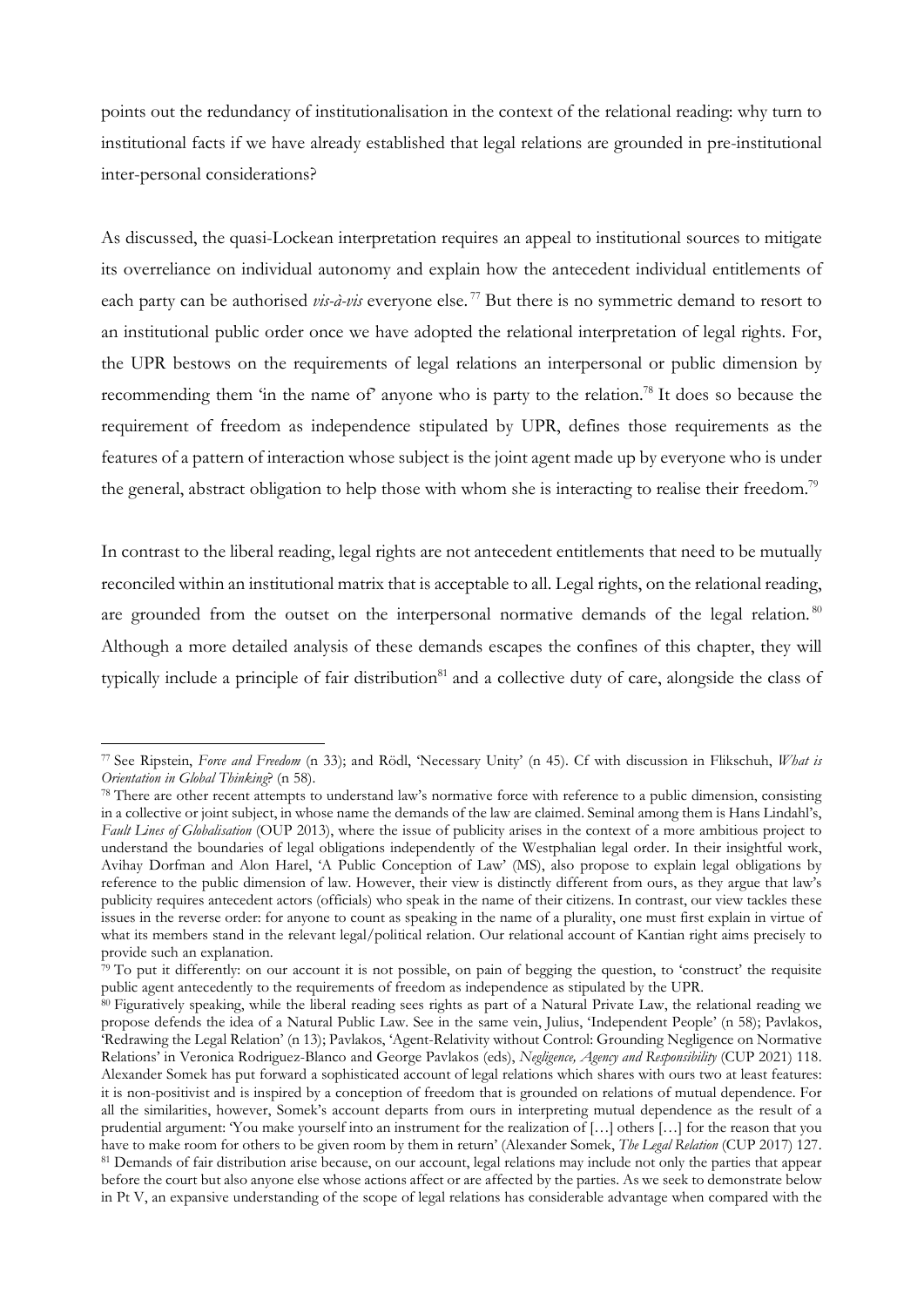responsibilities that apply reciprocally to each party to avoid engaging in wrongdoing and other *pro* tanto unjustifiable acts that one person might commit against another on a particular occasion.<sup>82</sup> Taken together these standards formulate the central qualitative features of patterns of action through which each of the parties to the legal relation acts consistently with the principled actions of the others.<sup>83</sup>

# V. Downstream Implications for Choice of Law Practice: The Example of Claims Against Parent/Buyer Companies

A full consideration of the downstream implications of the approach defended here is beyond the scope of the chapter. We shall nevertheless conclude by pointing out the general direction in which this approach should push PIL practice, with some brief illustrations from a highly topical issue, and one presenting a strong moral dimension – the law applicable to claims against parent or buyer companies for harm caused by their subsidiaries or providers overseas. This issue, perhaps more than any other in contemporary practice, illustrates the need to refer to interpersonal principles of justice, which is what the relations-first approach has recommended.

Let us begin with a brief presentation of this controversial area of PIL practice. The current focus of debate is the idea, behind which there is considerable impetus, that parent companies within multinational groups, and buyer companies sitting atop transnational value chains, should contribute to the prevention of serious human rights violations or environmental harm, even if caused directly not by them but by actors abroad over which they exert some form of control. PIL plays an important part in this debate, given its contribution to historically cementing a general impunity for these acts, the Bhopal disaster being the most sadly representative example.<sup>84</sup> Indeed, it has traditionally been the case that courts at the place where the multinational is based have refused to exert jurisdiction over such claims (thus leaving victims with no choice but to resort to their own local courts, which are often less well-resourced), and these claims have been subject exclusively to the law of the place

dominant positivist approach, in explaining the courts' appeal to principles of fairness or other re-distributive considerations in PIL. We thank Roxana Banu for pressing us to clarify this point.

<sup>&</sup>lt;sup>82</sup> Cf with Aaron James' account of the morality of social practices. Essentially, James develops principles of interpersonal morality which regulate interactions of a plurality of persons, when those interactions constitute a social practice, in virtue of passing a threshold test. Aaron James, 'Distributive Justice Without Sovereign Rule: The Case of Trade' (2005) 31.4 Social Theory & Practice 533.

<sup>83</sup> See Julius, Reconstruction (book MS, version 7 December 2013, at www.ajjulius.net/reconstruction.pdf) 107. Notice that on the reconstruction we propose the requirements of legal relations are structural principles which authorise agents to engage in patterns of action that are mutually consistent. Legal rights in this context aim more about safeguarding such 'authorised' patterns of action rather than defending individual entitlements against others.

<sup>84</sup> Thousands of people died and many more injured in India as a result of a toxic spill by a subsidiary of the American corporation Union Carbide. Claims brought to US courts by the victims were famously dismissed on the basis of forum non conveniens, as Indian courts were deemed to be the proper venue: In re Union Carbide Corp Bhopal Gas Plant Disaster, 634 F Supp 842 (SDNY 1986), aff'd as modified, 809 F.2d 195 (2d Cir 1987).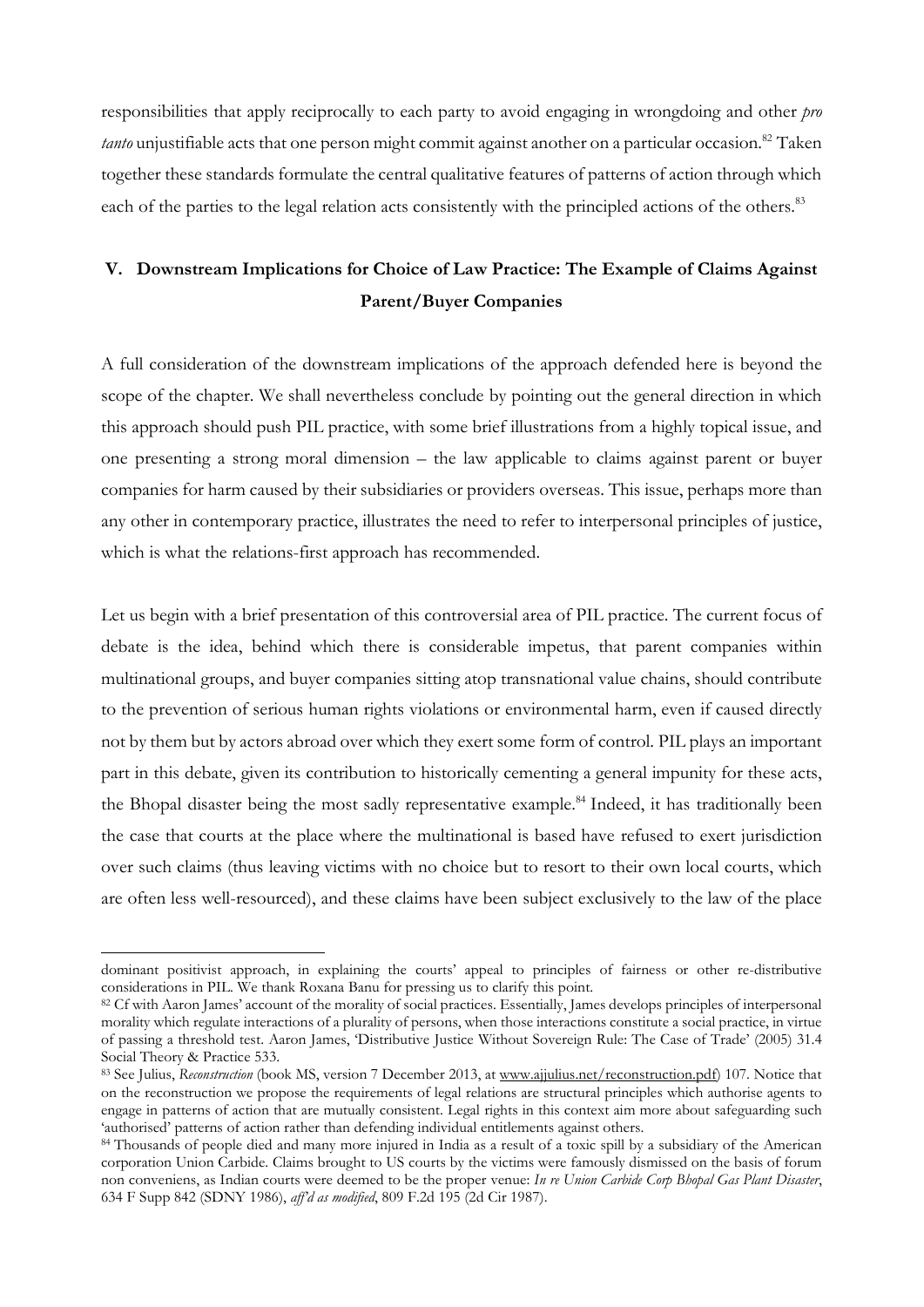of injury (which typically contains lower standards of protection). To correct this perceived injustice, there is movement in favour of granting competence to the courts where the parent or buyer company is headquartered, and of allowing the law of that jurisdiction to govern the merits of the dispute. It is not possible to do justice here to such a complex question, which is currently the subject of much controversy, rapidly evolving case law in several jurisdictions, multiple legislative proposals some of which have become law, and about which so much ink has been spilled.<sup>85</sup> We will nevertheless use it to illustrate more concretely the interest of our approach – namely, that it allows us to frame more appropriately discussions on this issue (in contrast to mainstream approaches to choice of law), and thus feeds into the elaboration of novel conflicts rules, the (re)interpretation of those currently in force, and the development of alternative methodologies.

First of all, how do mainstream approaches frame discussions around the content and operation of conflicts rules on this issue? These discussions tend to be structured in a familiar way, with policydriven arguments meeting invocations of predictability or parties' expectations. Take for instance the debate around the reform of the EU Rome II Regulation. It has been proposed that the victim should be able to choose the applicable law, from a menu of legal systems with some connection to the dispute. The new conflicts rule would thus be 'result-oriented', as it would naturally lead to the most victim-friendly law within the menu on offer.<sup>86</sup> Such a proposal is usually justified on the basis of its contribution to the pursuit of a vague policy goal or substantive value such as 'the protection of victims'.<sup>87</sup> On the opposing side, concerns will be articulated about the resulting unpredictability – in particular, it is argued that replacing the time-tested principles of lex loci delicti or lex loci damni in favour of a choice by the victim will prevent corporations from being able to anticipate the law that would eventually govern.<sup>88</sup>

Both perspectives have in common their focus on the interests of one of the parties – either that of the victim of that of the perpetrator. They also lack much explanatory potential. On the one hand, as argued earlier, appeals to predictability are necessarily hollow or circular without some pre-

<sup>85</sup> See eg Giesela Rühl, 'Towards a German Supply Chain Act? Comments from a Choice of Law and a Comparative Perspective' (European Yearbook of International Economic Law 2021, forthcoming); Matthias Weller and Alexia Pato, 'Local Parents as "Anchor Defendants" in European Courts for Claims against Their Foreign Subsidiaries in Human Rights and Environmental Damages Litigation: Recent Case Law and Legislative Trends' (2018) 23 Uniform LR 397; Valérie Pironon, 'Le devoir de vigilance et le droit international privé. Influences croisées' [2018-2020] Travaux du comité français de droit international privé 223; Etienne Pataut, 'Le devoir de vigilance – Aspects de droit international privé' (2017) 10 Droit social 833.

<sup>86</sup> Olivera Boskovic, 'La loi applicable aux actions pour violations des droits de l'homme en matière commerciale' [2021] Recueil Dalloz 252.

<sup>87</sup> Ibid.

<sup>88</sup> Giesela Ruhl, 'Human Rights in Global Supply Chains: Do We Need to Amend the Rome II Regulation' (Conflictoflaws.net, 9 October 2020) <https://conflictoflaws.net/2020/human-rights-in-global-supply-chains-do-weneed-to-amend-the-rome-ii-regulation/>.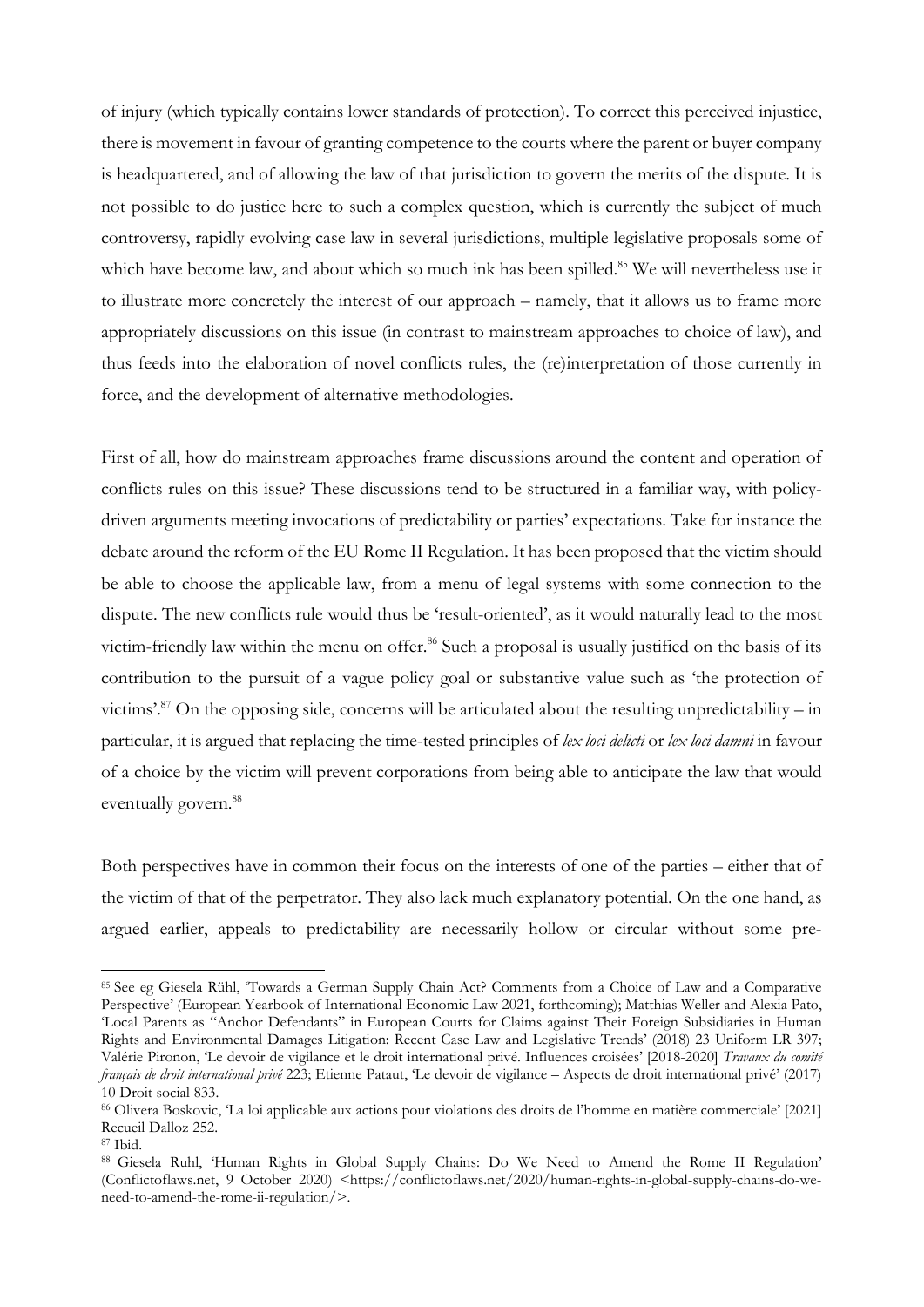institutional conception about the extent of the legitimate entitlements of the parties. They should therefore be read as a pre-institutional vindication of the individual autonomy (i.e. negative freedom) of defendant corporations, but they do not contribute in any way to defining the proper extent to which their interests should be seen as legitimate and institutionally fleshed out. On the other hand, an interest in protecting victims also does not tell us much. To what extent and against what should victims be protected? And more importantly, why should this responsibility fall on the seemingly remote parent or buyer companies?

Mainstream approaches thus lead us to an impasse. The reason is their tendency to sidestep any relational enquiry, since answering these questions necessarily involves ideas about the responsibility of specific actors with regards to other specific individuals or groups, given the nature of the interaction between the two.<sup>89</sup> It is therefore more appropriate to read current debates as ultimately about, first whether the interaction between multinational companies and victims overseas is sufficient to qualify as a legal relation (which in the past may have seem doubtful), and second, if that legal relation did indeed exist, the requirements of relational morality weighing on it (to the effect that the company has some sort of a duty of care to prevent harm from befalling the local populations, particularly given the profits it reaps from these harmful activities). Discussions around the appropriate conflicts rules on this issue should therefore be explicitly framed and approached as fundamental debates about the proper extent of the transnational responsibility of corporations, and how choice of law may shape their relationship with the local communities overseas that are potentially affected by their profit-seeking activities.<sup>90</sup>

Having said this, the fact that we are appealing to pre-institutional requirements of relational justice qua constituents of party relations should not be seen as a call to disregard positive conflicts rules. We pointed out in Part II that our critique of positivism is not based on an Antigone-type appeal to a higher law that trumps the positive rules of the polity. Indeed, we are not arguing here for some sort of a super-constitution containing a superior set of conflicts rules or substantive standards.<sup>91</sup> Our appeal to relational justice, in line with the role classically attributed to natural law in PIL by

<sup>89</sup> On recent discussions around the revised notion of responsibility that may lie behind these moves, see generally Alain Supiot and Mireille Delmas-Marty, Prendre la responsabilité au sérieux (PUF 2015).

<sup>&</sup>lt;sup>90</sup> See Banu, 'A Relational Feminist Approach to Conflict of Laws' (n 3) (considering how the application of the lex loci delicti may entrench the asymmetrical nature of the relationship between multinational corporations and local communities).

<sup>91</sup> In contrast to what others have done: see Hanoch Dagan and Avihay Dorfman, 'Interpersonal Human Rights' (2018) 51 Cornell Int'l LJ 361, 385 (arguing for 'global mandatory minimum standards' governing transnational private relations, as 'a floor that cannot be transgressed by state law').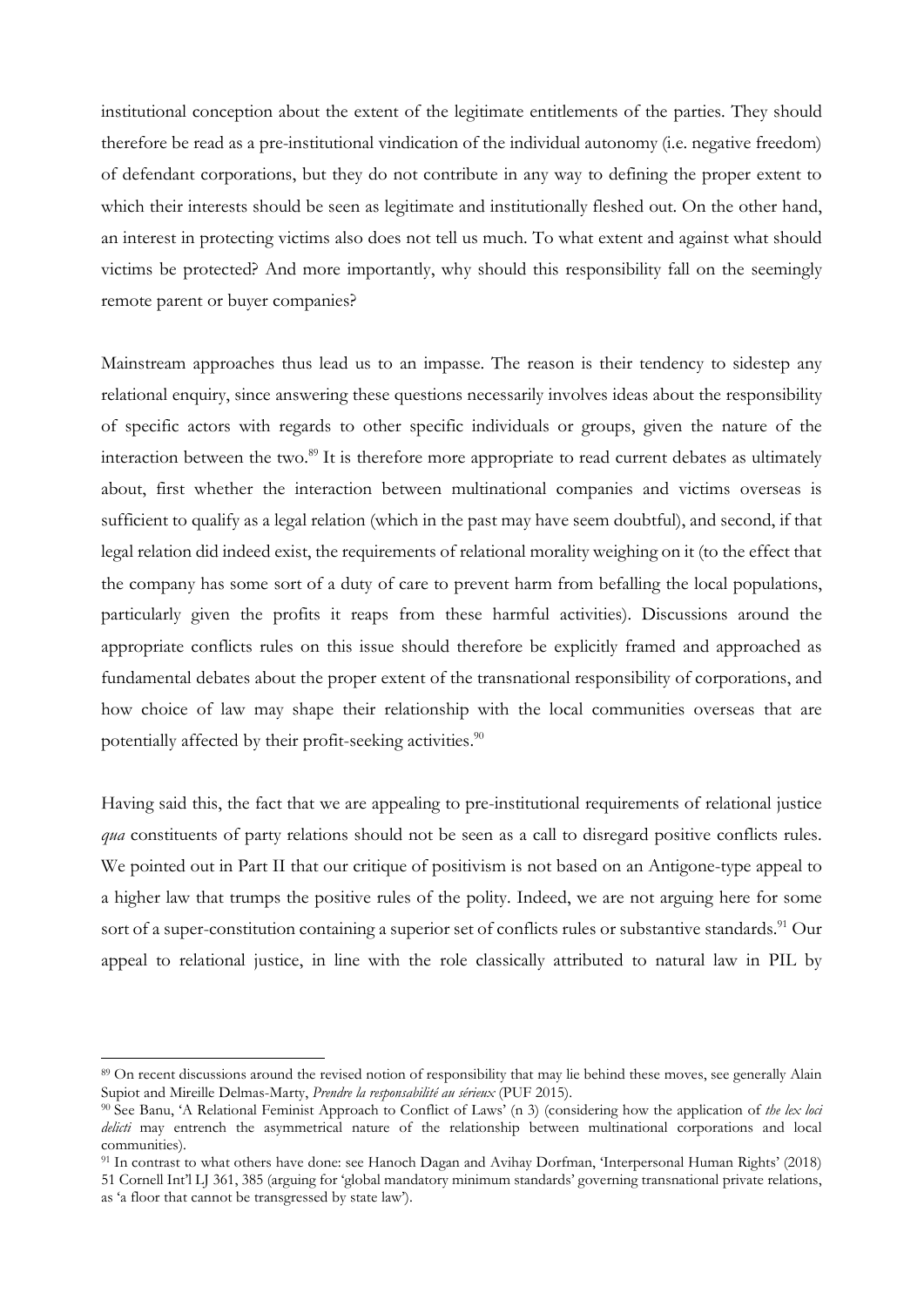Francescakis<sup>92</sup> and more recently by Perry Dane<sup>93</sup>, should be seen as serving to shape judicial reasoning and generally PIL practice when confronted with the inevitable limits of any strictly positivist approach to the application of conflicts rules formally in force<sup>94</sup>.

Thus, a relations-first approach is not only relevant to the legislative or judicial elaboration of novel conflicts rules. The interpretation of traditional principles or conflicts rules currently in force may also be impacted. For instance, the principle of the lex loci delicti could be re-interpreted as pointing to the headquarters of the parent/buyer company, as the place where it failed to take appropriate preventative measures, on the argument that such a location, which in the past may have seemed remote from the perspective of the victim's claim in tort, should now be recognized as central to the newly acknowledged relation between the said parent/buyer company and its subsidiaries/providers and/or the local victims. Other moments of the operation of choice of law rules may be impacted too, such as categorization (e.g. to transcend the specificities of the lex fori in search of categories of relations that capture the specificities of the cross-border relation between multinational and affected local communities), the interpretation of foreign law (e.g. to adapt its treatment of those relations to the transnational context), or the *ordre public* exception (e.g. to prevent the application of a foreign law that denies basic requirements of relational morality, for instance if conducive to negating any responsibility of multinational groups).

Nevertheless, even if a relational approach appears apt to illuminate the elaboration and interpretation of conflicts rules, it may also contribute (and herein lies perhaps its richest potential) to alternative methodologies. As mentioned earlier, one of the key features of traditional conflicts rules is a clear separation between their operation and that of substantive domestic rules, and therefore between conflicts justice and substantive justice.<sup>95</sup> In our context, this suggests that one should not confuse considerations on the appropriate choice of law rule for claims against multinationals for their harmful activities overseas, with considerations about the best way to adjudicate those claims at the

<sup>92</sup> Phocion Francescakis, 'Droit naturel et droit international privé' in Mélanges offerts à Jacques Maury, Volume I: Droit international privé et public (Dalloz 1960) 113.

<sup>93</sup> Perry Dane, 'The Natural Law Challenge to Choice of Law' in Donald Earl Childress III (ed), The Role of Ethics in International Law (CUP 2011) 142.

<sup>&</sup>lt;sup>94</sup> The relational account we defended in Pt IV is particularly apt as an understanding of natural law whose role is to intervene in the interstices. More traditional accounts of natural law tend to appeal to metaphysically heavy-weight notions of pre-institutional values, goods or aspects of human Nature (eg dignity), which then function as additional tests of validity for the rules of positive law in the guise of a filter that determines their moral quality. In contrast, our account of pre-institutional legal relations rejects heavy-weightism and instead proposes to merely re-locate the requirements of legality, as already understood in legal practice, to any pre-institutional interactions among parties that stand under a requirement of rightful conduct. As such the proposed account succeeds in including both private and public elements within the idea of rightful interaction, instead of subjecting 'rightfulness' or 'legality' to an external test of moral quality, as most traditional versions of natural law would do.

<sup>&</sup>lt;sup>95</sup> See *supra* Pt IV.A. As explained there, it is essentially this feature of conflicts rules that justifies claims about current PIL practice being 'Savignian'.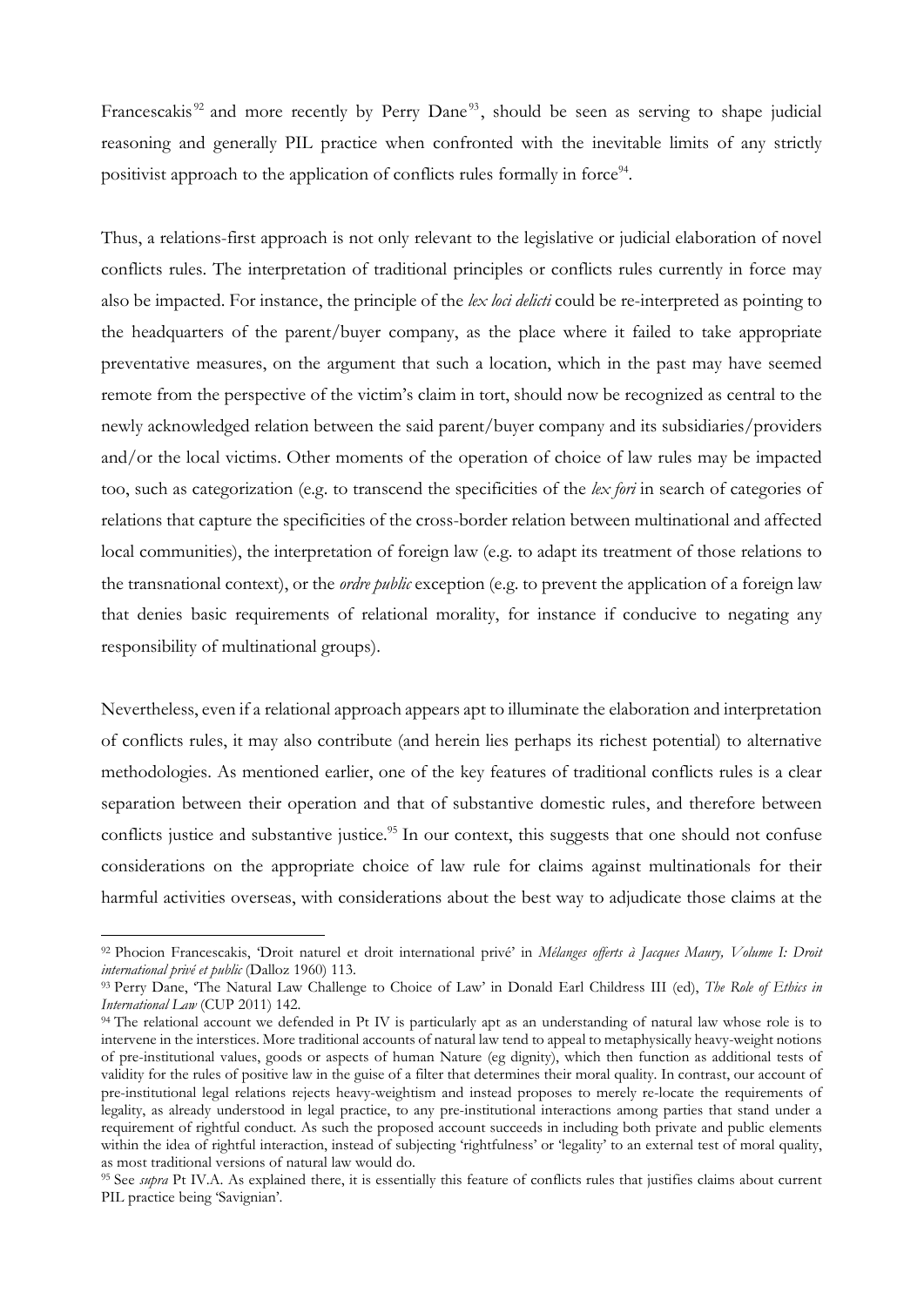substantive level. A relations-first approach, however, requires that we do consider the (preinstitutional) requirements of relational justice that weigh on that particular cross-border relation. The separation between choice of law and substantive law is therefore much less neat. This suggests that a relational approach may push PIL practice in different directions than simply novel or revised conflicts rules.

What such directions may look like is best illustrated by certain notable aspects of current PIL practice in relation to claims against multinationals, which can be said to already reflect a relational turn. We will offer two examples. The first is the development of overriding mandatory rules, specifically tailored to burden parent or buyer companies with duties of care that extend to the potential victims of their activities overseas. The most notable example is the 2017 French statute that imposes on large companies a 'duty of vigilance' ('*devoir de vigilance*') to prevent their subsidiaries, subcontractors and suppliers from causing serious harm, and imposing civil liability where this duty has been breached.<sup>96</sup> Given how firmly the statute views the requirement of a duty of vigilance as rooted in basic notions of justice and responsibility, it is agreed by most that it should be classified from a PIL perspective as an overriding mandatory rule *('loi de police'*), which thus circumvents the application of standard bilateralist rules. However, where overriding mandatory rules are usually presented as functionally oriented to the achievement of a certain public policy goal, here the problem that this legislation seeks to address is framed in essentially relational terms, as the starting point is the view that the specificity of certain relations should trigger particular inter-personal requirements.<sup>97</sup> Thus, the duty of vigilance imposed by the French law is made to depend on a series of considerations, such as the characteristics of the defendant corporations (related essentially to its magnitude, but also its formal organisation) and the type of relation that they maintain with their subsidiaries / providers / subcontractors (with whom must be maintained an 'established commercial relationship')<sup>98</sup>. Crucially, the law also incorporates the extra-territorial dimension of the duty, by extending it to relations that go beyond French borders. The example of the 2017 statute thus illustrates how a relational approach, by pushing PIL practice to consider how the specificities of certain cross-border relations trigger particular requirements of interpersonal justice, may best be embodied through the mechanism of overriding mandatory rules.

The second and final example hails from common law jurisdictions, and is now led by courts rather than the legislator. It concerns yet another alternative to traditional conflicts rules, in the form this

<sup>96</sup> Loi n° 2017-399 relative au devoir de vigilance des sociétés mères et entreprises donneuses d'ordre.

<sup>97</sup> Horatia Muir Watt, 'Devoir de vigilance et droit international privé. Le symbole et le procédé de la loi du 27 mars 2017' (2017) 50 Revue internationale de la compliance et de l'éthique des affaires 48.

<sup>98</sup> Rühl, 'Human Rights in Global Supply Chains' (n 88); Pataut, 'Le devoir de vigilance' (n 85).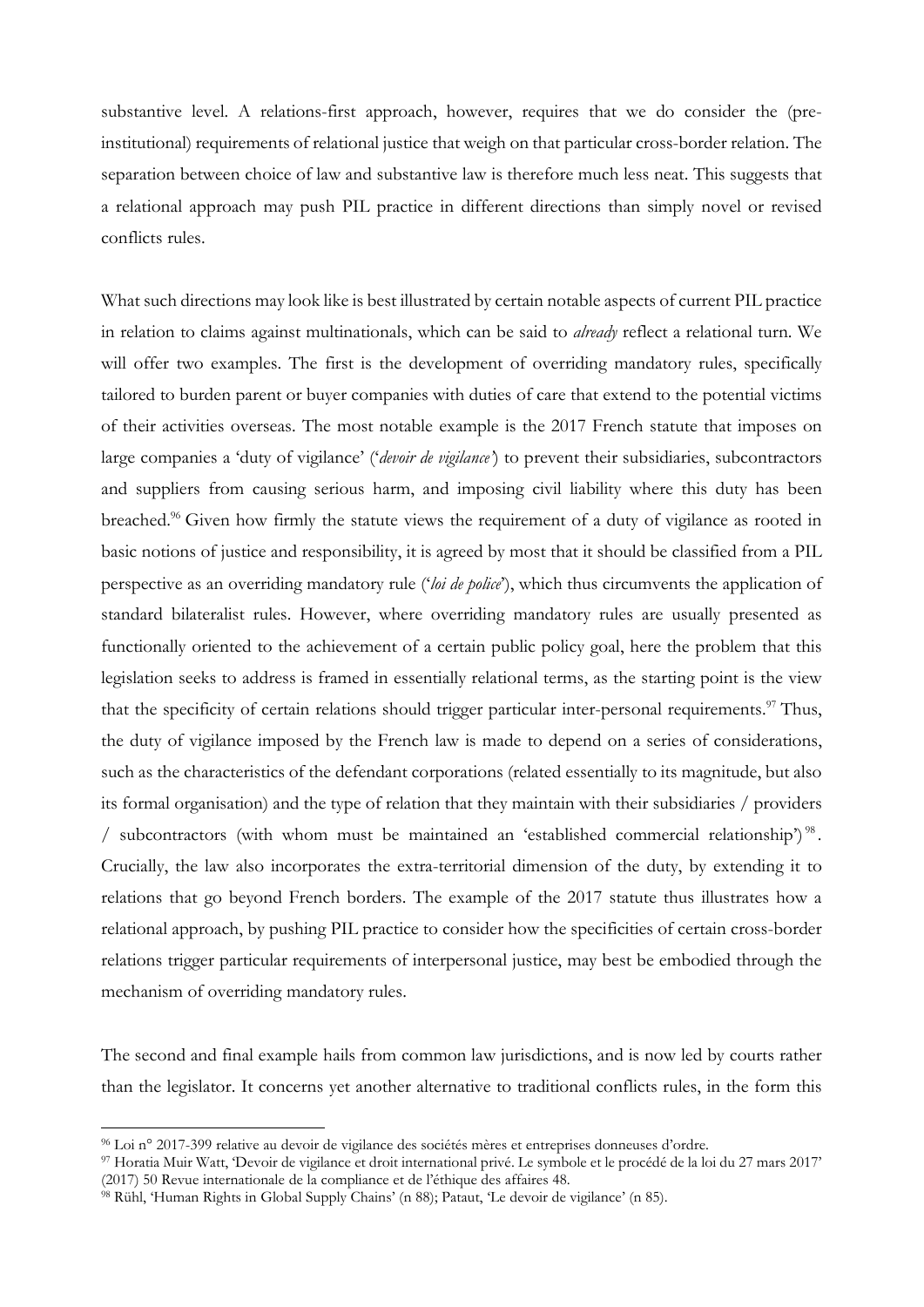time of a search for common principles specifically applicable to cross-border relations. In jurisdictions such as the  $UK^{99}$  or Canada<sup>100</sup>, judges have debated (and reached differing conclusions) on whether the traditional tort law notion of a duty of care can be extended to cover the rather nontraditional scenarios under discussion. Technically, this analysis has only been possible after a straightforward application of the traditional lex loci delicti conflicts rule, which has happened to lead to various countries pertaining to the common law tradition and recognizing the existence of such a duty. Interestingly, however, the substantive analysis has largely overshadowed any traditional choice of law analysis.<sup>101</sup> This has been so because the jurisdictions concerned all belong to the common law world. To take the Loblaws case decided by Canadian courts, which concerned claims by Bangladeshi victims of the Rana Plaza disaster, Bangladeshi law was held to be applicable as the law of the place where the wrong occurred. However, this law was interpreted in line with jurisprudential developments in both England and India. The Ontario Court of Appeal's analysis thus became a sort of deterritorialised comparative enquiry to locate common principles to support the existence and content of a duty of care.<sup>102</sup> Moreover, that enquiry has led courts to again focus on the specificity of the relations at stake, as relevant to the content of the requirements weighing upon the parties. Most noteworthy within that analysis is the condition of sufficient 'proximity' that the relationship must meet to trigger the duty. Even if this has long been part of the traditional test for the existence of a such a duty in English tort law,<sup>103</sup> it is here put to use to consider the extent to which the cross-border dimension affects the content of the requirements of relational justice.

#### VI. Conclusion

The key aim of the chapter has been to revive a relations-first approach to questions of choice of law. We have taken aim at currently dominant practice, which is both positivist and individualist. Reclaiming Savigny's relational legacy, which was synthesised with a progressive understanding of Kantian right, we have sought to deliver a more dynamic conception of the legal relation, one that outruns established legal orders and instead encompasses any interaction among parties that advances interpersonal demands of justice. At the most abstract level our model allows us to reconstruct a wide array of transactions between individuals as generating relational requirements beyond and across the established institutional orders. This would direct the judge to engage in substantive reasoning about

<sup>99</sup> Vedanta Resources Plc and Konkola Copper Mines Plc v Lungowe and Ors [2019] UKSC 20; Okpabi and others v Royal Dutch Shell Plc and another [2021] UKSC 3.

<sup>100</sup> Das v George Weston Limited, 2018 ONCA (CanLII) 1053.

<sup>&</sup>lt;sup>101</sup> Horatia Muir Watt, 'Vers un nouvel imaginaire juridique' in Le tournant global en droit internatinal privé (Pedone 2020) 833.  $102$  This is not unlike what arbitrators do in the commercial context when elaborating a lex mercatoria, as a body of rules specific to transnational commercial relations, through comparative analysis (see eg Emmanuel Gaillard 'Comparative Law in International Arbitration' (2020) 1 Ius Comparatum 1).

<sup>&</sup>lt;sup>103</sup> Caparo Industries Plc v Dickman [1990] 2 AC 605.